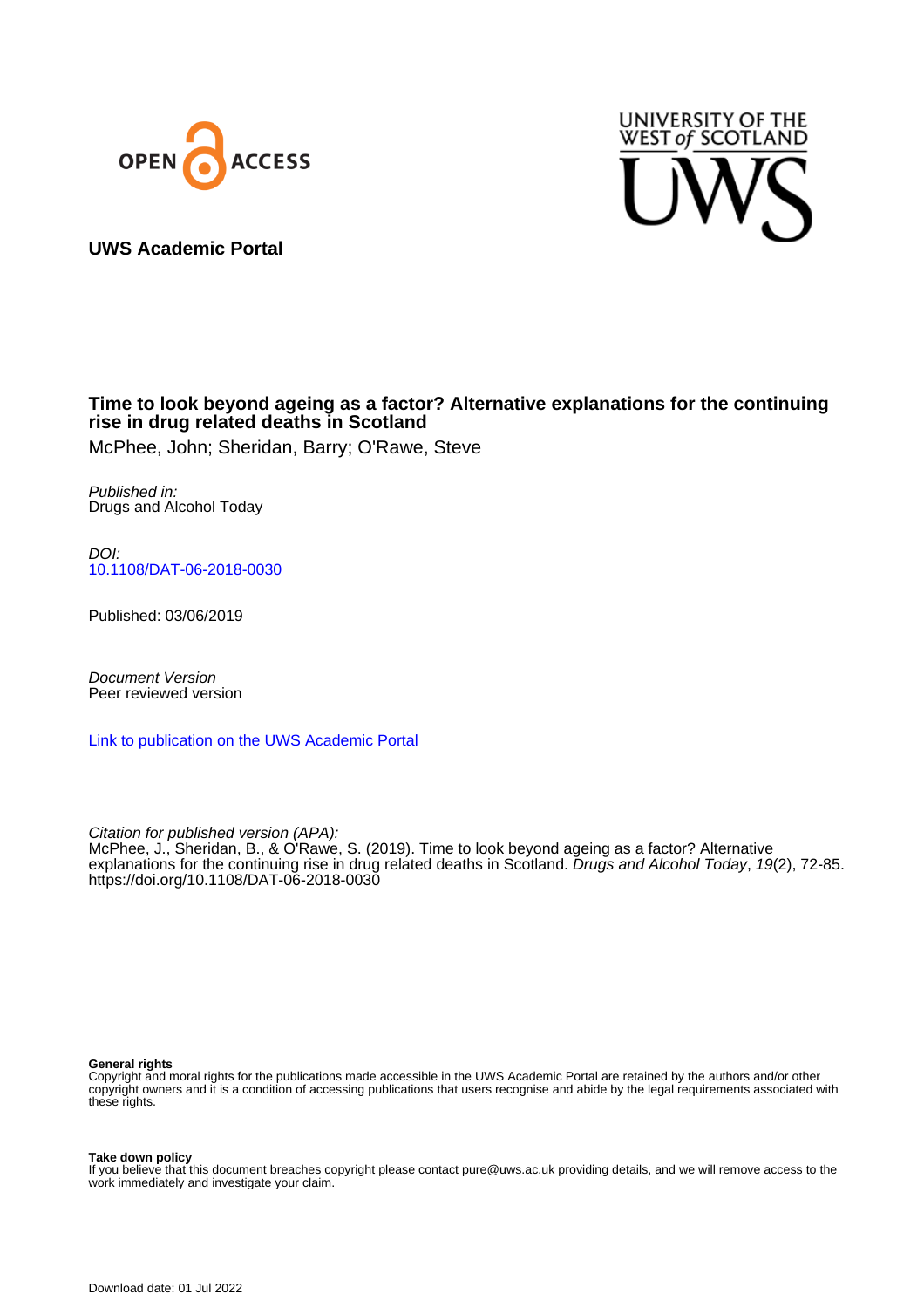Emerald Open Access Policy: "As soon as we've published an article, the version of the article that has been accepted for publication, the Author Accepted Manuscript (AAM) can be used for a variety of non-commercial scholarly purposes, subject to full attribution."

[http://www.emeraldgrouppublishing.com/openaccess/oa\\_policies.htm](http://www.emeraldgrouppublishing.com/openaccess/oa_policies.htm)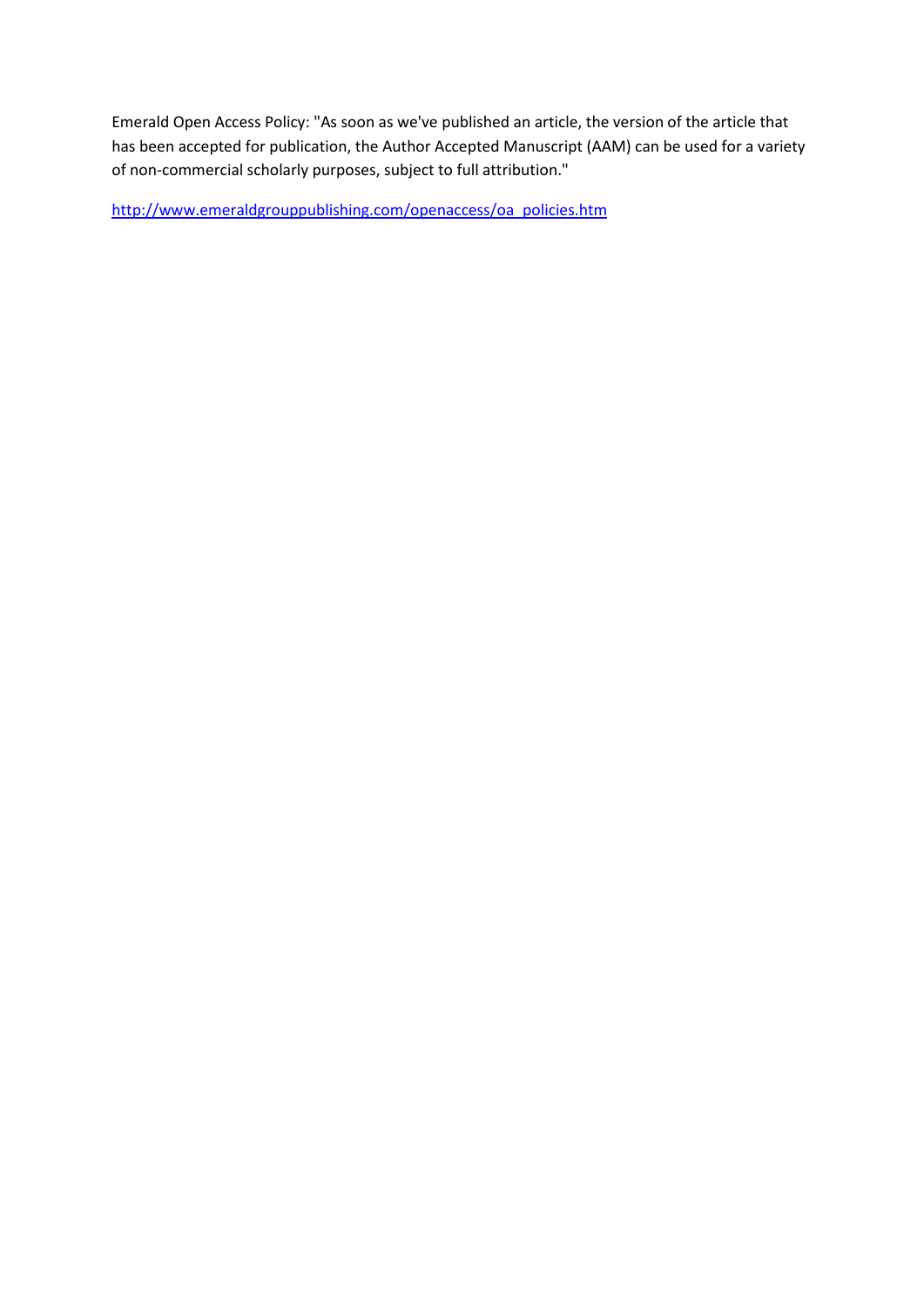## **Time to look beyond ageing as a factor? Alternative explanations for the continuing rise in drug related deaths in Scotland**

### **Abstract**

**Purpose** – The purpose of this paper is to examine the reasons and risk factors that explain the threefold increase in drug-related deaths from 267 in 1996 to 934 in 2017 in Scotland. The authors explore the known links between deprivation and problem drug use (PDU) and discuss the impact of drug policy and service provision on PDU and drug-related deaths.

**Design/methodology/approach** – Using quantitative data sets from the National Records of Scotland (NRS) for drug-related deaths registered in 2017 and data sets from the Scottish Index of Multiple Deprivation (SIMD), we produce statistical data on mortality rates relating to areas of deprivation, gender and age.

**Findings** – The data highlight the disproportionate number of deaths in the most deprived areas in comparison to the least deprived areas and the national average. Findings indicate that one quarter of male and female DRD in 2017 were under 35. When examining the least deprived vingtile, drugrelated deaths account for 2.84 per 100,000 population. Based on this mortality rate calculation, the amount of drug-related deaths are 23 times higher in the most deprived area than the least deprived area.

**Research limitations/implications** – The research design uses data obtained from the NRS and data from Scottish Multiple Index of Deprivation. Due to the limitations of available data, the research design focused on SIMD population vingtiles.

**Practical implications** – This research contributes to making unarguable links between entrenched structural inequality and increased drug-related death.

**Social implications** – This paper contributes to knowledge on the need for drug policy advisors to recognise the importance of deprivation that plays a major part in risks of problematic drug use and harms.

**Originality/value** – While several national data sets have published information by SIMD vingtile, no published research has sought to investigate the disproportionate number of deaths by population in the most deprived areas.

**Keywords** Social policy, Recovery, Deprivation, Drug policy, Drug use, Drug-related death

### **Introduction: Contexts and background**

As a leading cause of preventable death, opiate and opioid overdose is a major contributor to the worsening of survival among drug users over 45 and an increasing contributory factor in drug related deaths. There is a clear trend of increased deaths among older people (aged over 35) with a drug problem in Scotland (Dickie et al., 2017). This cohort experiences significant health problems related to their drug taking (Barnsdale et al., 2016). In Scotland, drugs-related deaths (DRD) averaged 500 per annum during 2006–10, nearly 80% of them opioid related (National Records for Scotland (NRS), 2014). In 2014, it was reported that Scotland has one of the European Union's highest DRD rates at 94 per million of population (NRS, 2017). This is comparable in effect size to the United States, which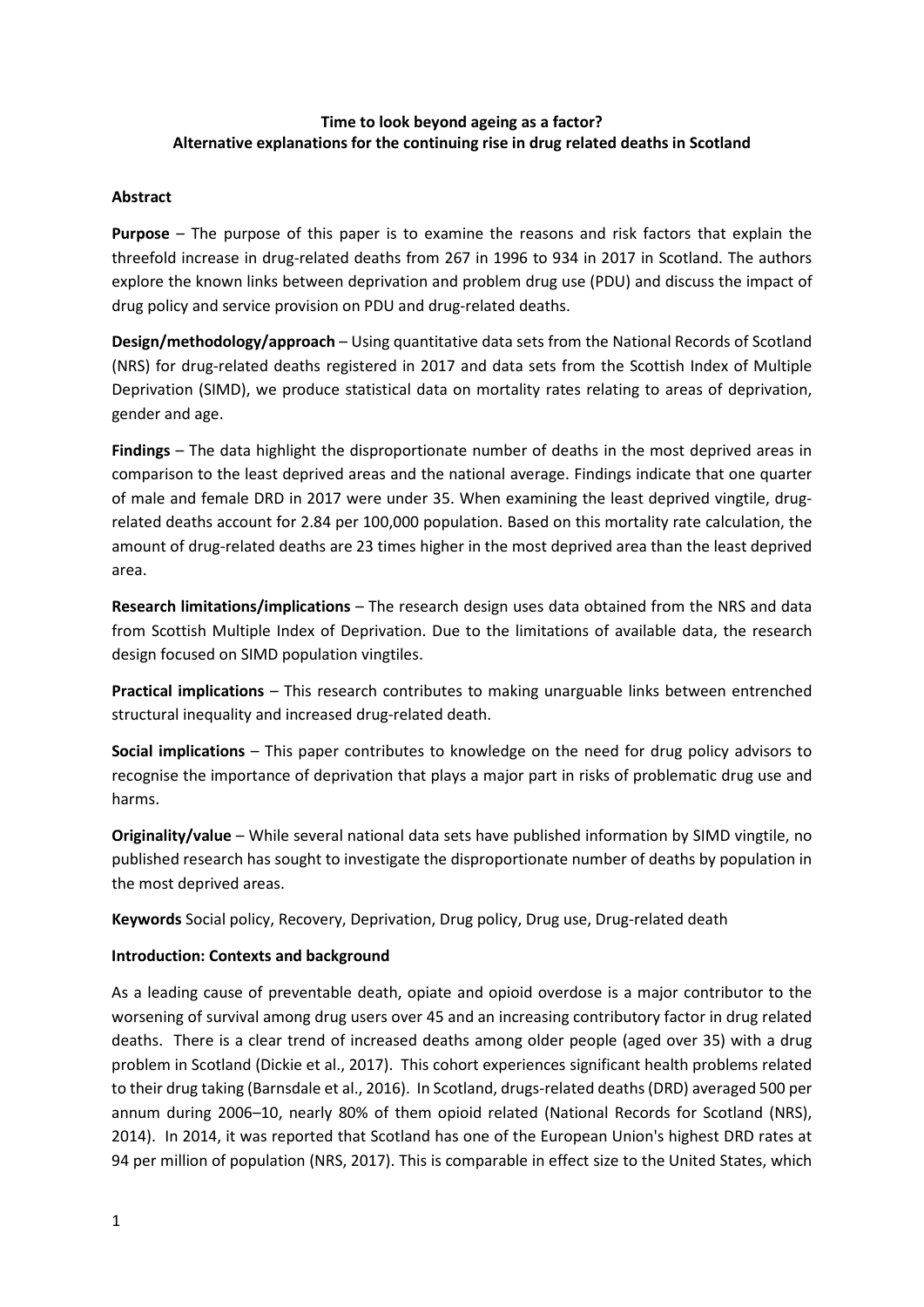recorded 116 DRDs per million of the population (NCHS, 2014). In international terms, Scotland has a disproportionately serious problem with drug misuse and DRD.

# **Prevalence of problem users in Scotland**

A study to produce prevalence estimates of problem drug use (PDU) has been conducted in Scotland every three years since 2000 (SPICE [1], 2018). After establishing a baseline of 55,300 in 2006, the estimated number of people (aged 15–64) in Scotland who use opiates (including illicit and prescribed methadone) and/or benzodiazepines illicitly is 61,300 (NRS, 2017). While the estimates of PDU have not increased significantly over the last decade, the incidence of DRD has (ISD, 2016; SPICE, 2018).

# **Drug related deaths from 1996 to 2017**

There were 267 DRDs registered in 1996 in Scotland (NRS, 1997). The BMJ, in 2017, reported that DRDs in Scotland doubled in 10 years between 2006 and 2016 (Iacobucci, 2017). The NRS released the DRD figure for 2017 of 934 deaths, an increase of 8% from 2016 (SPICE, 2018). When comparing the total DRDs across the United Kingdom, Scotland records DRD rates of two and a half times the UK average. While DRDs have also increased in England and Wales, Scotland's drug death rate of 160 deaths per million in 2016 is the highest in Europe and compares unfavourably with the UK average of 60 deaths per million and the European Union average of 21 deaths per million (Iacobucci, 2017).

Three quarters of deaths (626) in 2016 were among people aged 35 or over, and the median age at the time of death was 41 years old (NRS, 2017).

Data from NHS Scotland in 2014 indicate that 60% of those who died were in contact with a service in the six months prior to death. The majority of DRDs in Scotland in 2016 (765 deaths or 88%) were linked to heroin and opioids, benzodiazepines (including NPS<sup>[1](#page-3-0)</sup> substances that are similar in action to temazepam or diazepam), and alcohol (Hecht et al, 2014).

In 2018, the SPICE briefing released by the Scottish Government indicated that DRD among older people aged 35 and over increased from 69 in 2000 to 397 in 2015.

Although males account for three quarters of these deaths, a recent report from the Scottish Government indicates an increase in the percentage of deaths among women from 19% in 2002-2006 to 29% in 2012-2016 (SPICE, 2018; Tweed et al., 2018).

### **Poly-drug taking and drug related deaths**

In 2000 the ACMD documented those drugs which cause the most serious risk for overdose used in combination. These drugs are opiates (including the opioid methadone), benzodiazepines, and alcohol (ACMD, 2000; NRS, 2017). This poly-drug taking is commonly reported by problem users in contact with services (Palmateer, 2016). The intravenous route of administration of opiates is partly explained by problem users using what is available and what they can afford (McPhee et al, 2013).

**.** 

<span id="page-3-0"></span><sup>&</sup>lt;sup>1</sup> Novel psychoactive substances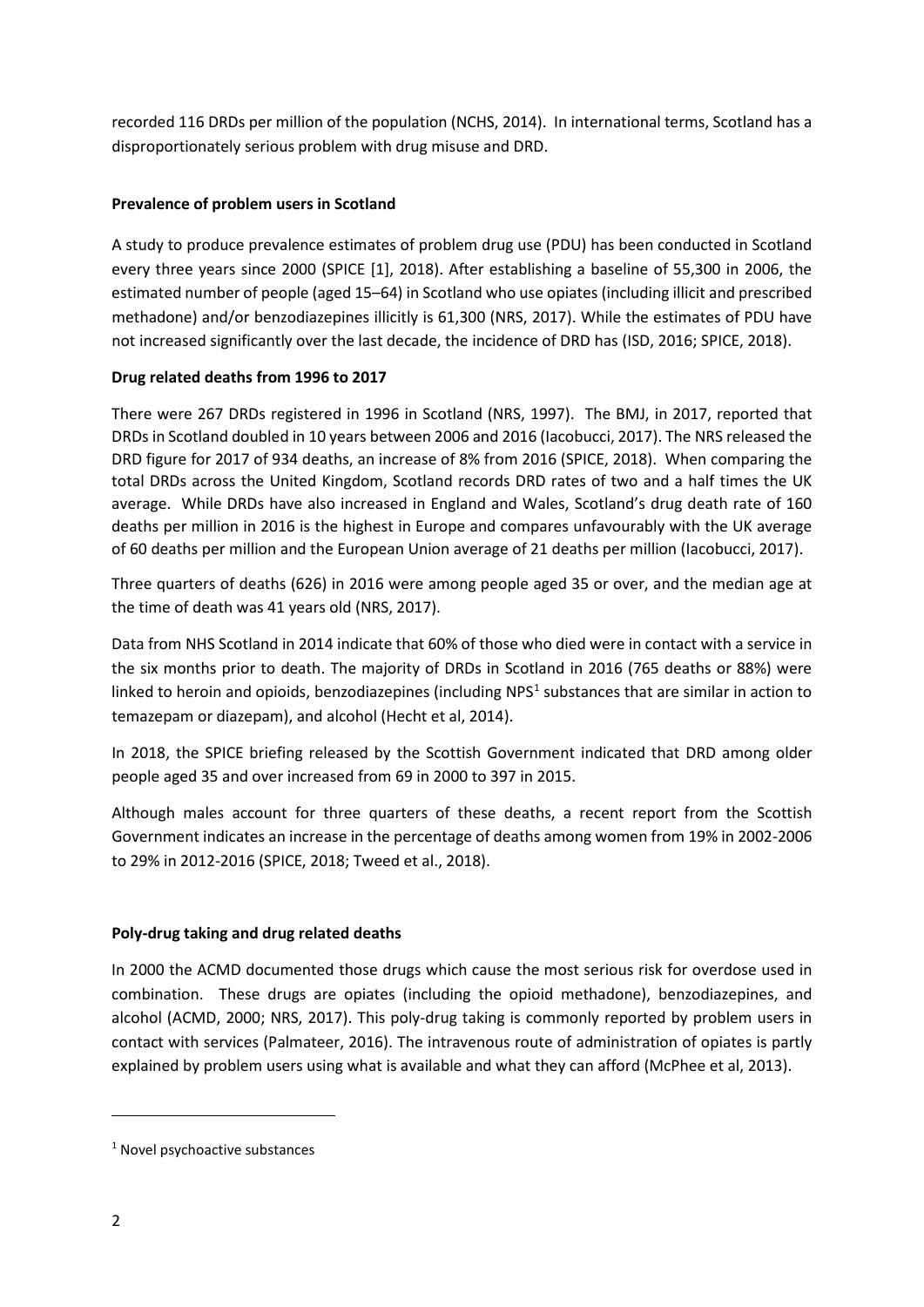There has been an increase in the use of illicit benzodiazepines, which contribute to the total DRDs (ACMD, 2016). The data from the NRS (2014) report on drugs found at autopsy indicate 86 NPS-related DRDs occurred, mostly among males (77%). The average age of individuals was 35.8 years in 2014, lower than the overall NDRDD<sup>[2](#page-4-0)</sup> cohort (39.1). As in the overall NDRDD cohort, and similar to NPS DRDs in previous years, most deaths were among those living in areas classified by the Scottish Index of Multiple Deprivation (SIMD) as among the most deprived (SIMD quintile 1 (61, 54%) and quintile 2 (28, 25%).

The latest NRS data indicate that novel psychoactive substances (NPS) implicated in drug-related deaths are almost exclusively benzodiazepine-type drugs, such as etizolam, and are almost always found in combination with other drugs (most commonly heroin and methadone). Data from the NDRDD for period 2009-2014 indicates that the most common combinations of drugs reported at autopsy were opiates and benzodiazepines. It is unclear if alcohol is commonly tested for in DRD.

One significant factor which may account for the rise in female DRD is the use of gabapentin (Neurontin) and pregabalin (Lyrica) which can significantly increase the risk of overdose and DRD if used in combination with alcohol (ISD, 2018; Tweed et al., 2018).

Alcohol consumption among problem drug users remains under-reported and partly ignored, or misunderstood, by service providers. O'Rawe (2009), in a study of drinking levels among those on prescribed methadone, found that those on long-term prescriptions (prescribed 5 years or more) were drinking at hazardous and problem levels significantly more than those who had been newly prescribed (less than one year). The results of this study highlighted the need for service providers to be more aware of drinking levels among service users, particularly those in the long-term prescription cohort. These service users are often seen less regularly by their key-workers and may even be considered 'stable' and no longer using illicit heroin. However, when drinking levels are considered, the potential risk to vulnerable individuals becomes ever greater. Pierce et al., (2014) in their report on mortality rates among opioid users found that that alcoholic liver disease was 7 times more common in this cohort than the general population.

### **Vulnerable groups**

In a 2010 report by the Scottish Drugs Forum (SDF) several vulnerable groups are identified. The report states that injecting drug users are 15 times more likely to overdose than non-injectors. Risk of overdose is especially high when tolerance is reduced due to periods of reduced use or abstinence. People who have recently been discharged from hospital or released from prison are particularly vulnerable. Older drug users who have been using drugs for a long period of time are more likely to overdose due to health problems (SDF, 2010).

While an ageing cohort is in part explaining the overall rise in DRD from 2012 – 2017, the impact of the focus on abstinent recovery in the 2008 Scottish Government drugs strategy, cuts to funding of services, the impact of poverty and deprivation and its relationship to the rise in DRD in Scotland is downplayed in the SDF report (SDF, 2017) and by the Scottish Government.

**.** 

<span id="page-4-0"></span><sup>2</sup> The National Drug-Related Deaths Database (NDRDD) collect detailed information regarding the nature, health and social circumstances of individuals who have died a drug-related death.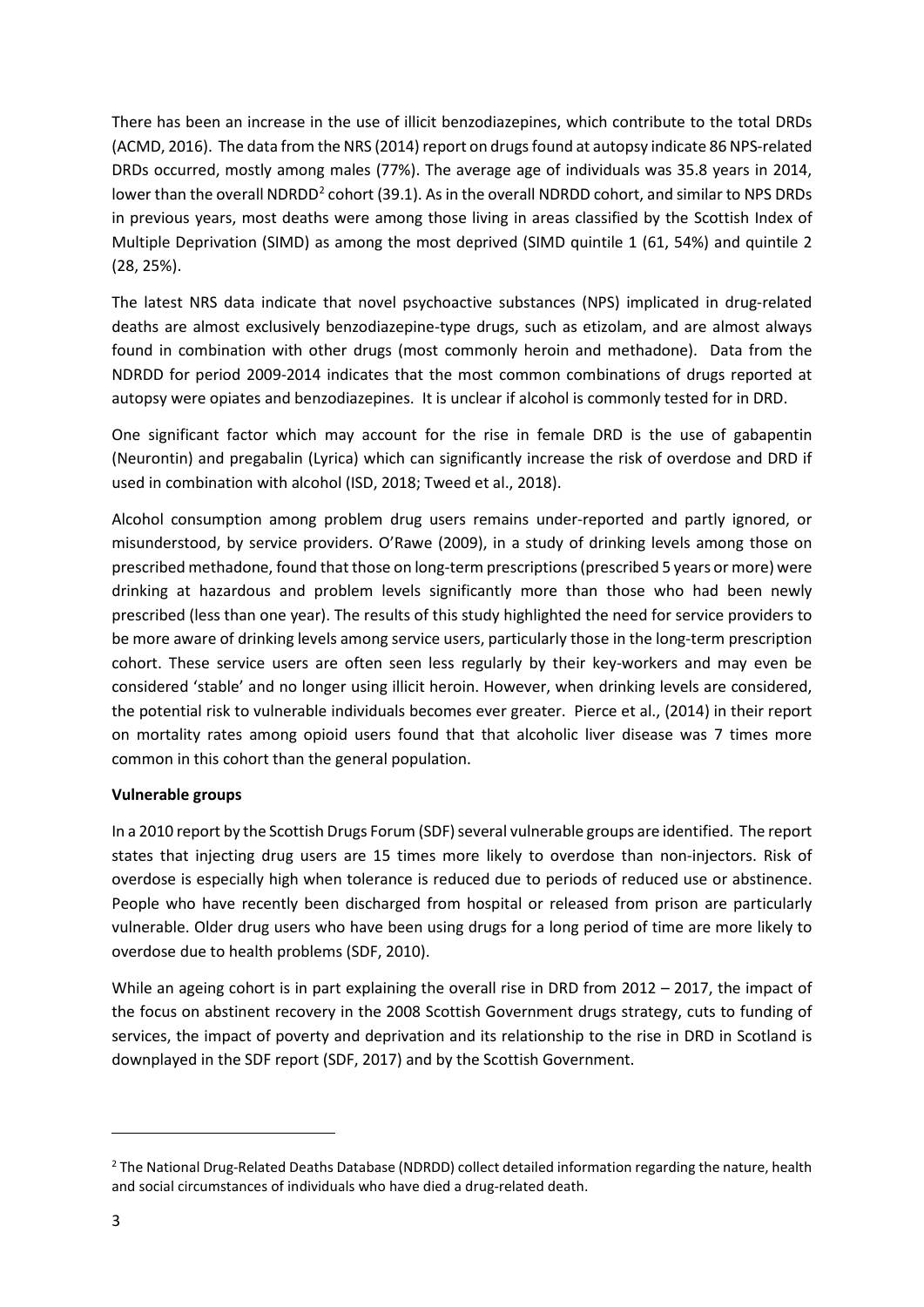#### **Deprivation**

There is significant evidence that social conditions associated with deprivation facilitate initial drug experimentation and use, encourage a progression into problematic drug use, and exacerbate the risks for negative outcomes including DRD (ACMD, 1998). While caution should be placed on drawing firm conclusions on the links between deprivation and problematic drug use, as problematic drug use occurs across different socio-economic conditions, deprivation can significantly increase the risk of DRDs. Exploring the links between deprivation and problematic drug misuse, the ACMD notes that:

*'Whatever the objective criteria which are employed to measure deprivation it is important to realise that what we are talking about here is a condition which at the same time will often exist as a potent, corrosive, subjective and personal experience. The mix of feelings are likely to include worthlessness and a sense of failure, powerless and the feeling of not being in control, alienation and apathy and loss of any role as stakeholder, the sense of lacking any hope of a personal way out or up and of there being no better future in sight for one's children. Deprivation is a psychological burden'* (ACMD, 1998: 100).

The ACMD in 1998 recognised that deprivation is subtly connected to increased risk factors such as progression from recreational use to problematic use, the intravenous injection of drugs, health and social complications related to injecting, and being caught in the gaze of the criminal justice system. Being fined for possession, or jailed for possession with intent to supply, within the Misuse of Drugs Act (1971), create intractable relationships between drug taking, criminality, and poverty (Hammersley, 2008), which further impact on stigma and discrimination (McPhee et al.,2013).

#### **Government responses to poverty and inequality**

The Scottish Government have taken forward several policy and legislative initiatives to tackle poverty. The Fairer Scotland Action Plan, (2017), and the resultant Fairer Scotland Duty: Interim Guidance for Public Bodies (The Scottish Government, 2018) has placed an emphasis on public bodies to take account of socio economic issues when taking strategic decisions. At a local level, as part of the Community Empowerment (Scotland) Act 2015, Community Planning Partnerships are legally bound to develop a Local Outcome Improvement Plan, as well as a locality plan to address socioeconomic inequalities (The Scottish Government, 2018). Although this a positive step in the delivery of public services within Scotland, there is scant mention of problematic drug use in the recent Poverty and Inequality Commission convened in 2017 (The Scottish Government, 2018).

#### **Government responses to increased drug related death**

The Scottish Government responses to drug related deaths have included (1) widening access to naloxone, (2) access to opiate replacement therapies (including methadone and buprenorphine) and (3) seeking to keep problematic drugs users at risk of overdose and death in treatment. While each of these priority areas holds the promise of at least partial success, the evidence for each of these interventions is different. We briefly focus on naloxone provision, safe injecting facilities and treatment contact.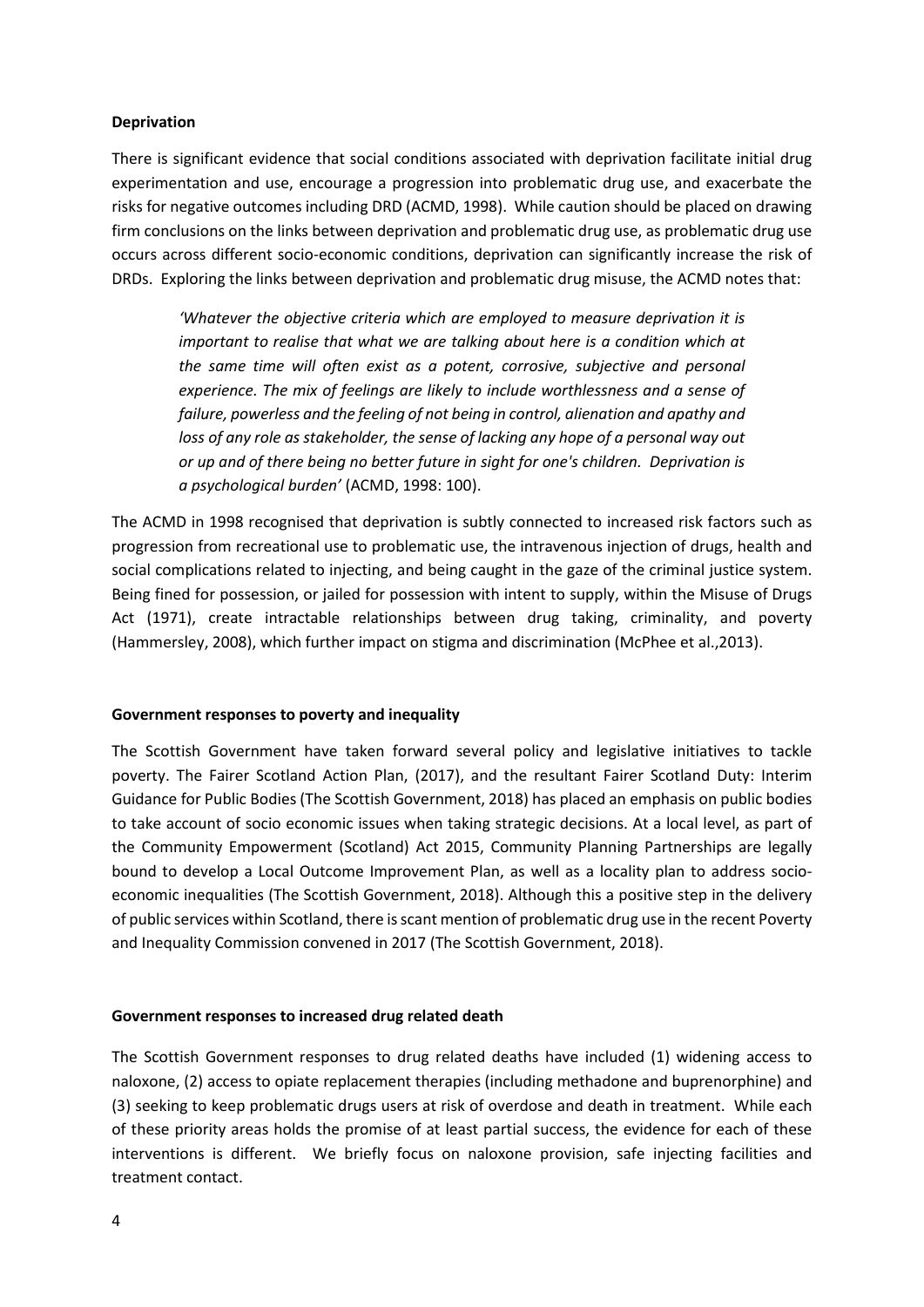#### **Naloxone**

Naloxone is used to reverse the central nervous system (CNS) depressant effects of opiates. It can be administered orally, nasally and by injection (Kerensky & Walley, 2017). In a review of the efficacy of community naloxone distribution, Kerensky and Walley (2017) indicate that the evidence for its effectiveness as a prevention measure is still largely under- researched. Indeed, the evidence for the efficacy of naloxone to reduce the rates of DRD is considered weak by the World Health Organisation (WHO, 2014). The risk of overdose is highest on release from prison, after a period of abstinence, after discharge from hospital (Binswanger et al., 2007, Binswanger et al., 2013). Bird et al., (2016) note that international evidence from a meta-analysis of research on risk of overdose also indicates that the risk of DRD is high after release from prison (Seaman, Brettle & Gore 1998). A pre-post study conducted by Bird et al. (2016) indicated a reduction in overdose rates among people released from prison who use heroin. Given that naloxone is an opiate antagonist, if opiate and opioid drugs are used in combination, such as benzodiazepines and alcohol, its efficacy to reverse overdose could be limited. In addition, at risk groups must be in contact with a service for education on risk recognition and avoidance and use of naloxone to be of benefit. It is acknowledged that more research is required on what happens to people who have been administered naloxone, and if the preceding withdrawal states increases risk for DRD (Kerensky & Walley, 2017).

#### **Safe injection facilities**

While innovation in drug policy is demonstrated in policy initiatives such as take-home Naloxone, there have been challenges in introducing supervised injection facilities as an intervention in Scotland. Supervised or safe injecting facilities (SIFs) are specific environments where people who inject drugs can use their drug in a clean environment and have trained medical staff on the premises to exchange needles and syringes, who are in place to offer medical assistance, for example when overdose occurs. While many countries in the world have set up these types of facilities, Scotland has yet to provide such an intervention.

In 2018 Alison Thewllis, the Glasgow Central MP, launched a Private Members Bill to amend the Misuse of Drugs Act 1971 to accommodate safer injecting facilities (Hansard, 2018), to address the significant rise of 120 cases of HIV in and around Glasgow City Centre (SDF 2018). The Lord Advocate in Scotland rejected an amendment to the UK Misuse of Drugs Act 1971 (SDF, 2018). The issue reflects debates in the past on introducing methadone maintenance and needle exchanges. De Jong & Weber (1999), Stoltz, et al., (2007), Milloy & Wood (2009) and EMCDDA (2016) highlight the efficacy of SIFs, but also indicate, by their respective dates of publication, how long the evidence for such interventions has existed. These studies report declines in unsafe injecting practices, reduction in rates of HIV and Hepatitis C, decline in pubic injecting and needle sharing and rushed injections, which often lead to overdose and potential death.

#### **Treatment contact**

A total of 23,255 individuals (aged 15 to 64 years old) attended treatment services in 2012 for PDU, and were identified from multiple records by matching initials, date of birth, sex and Council area of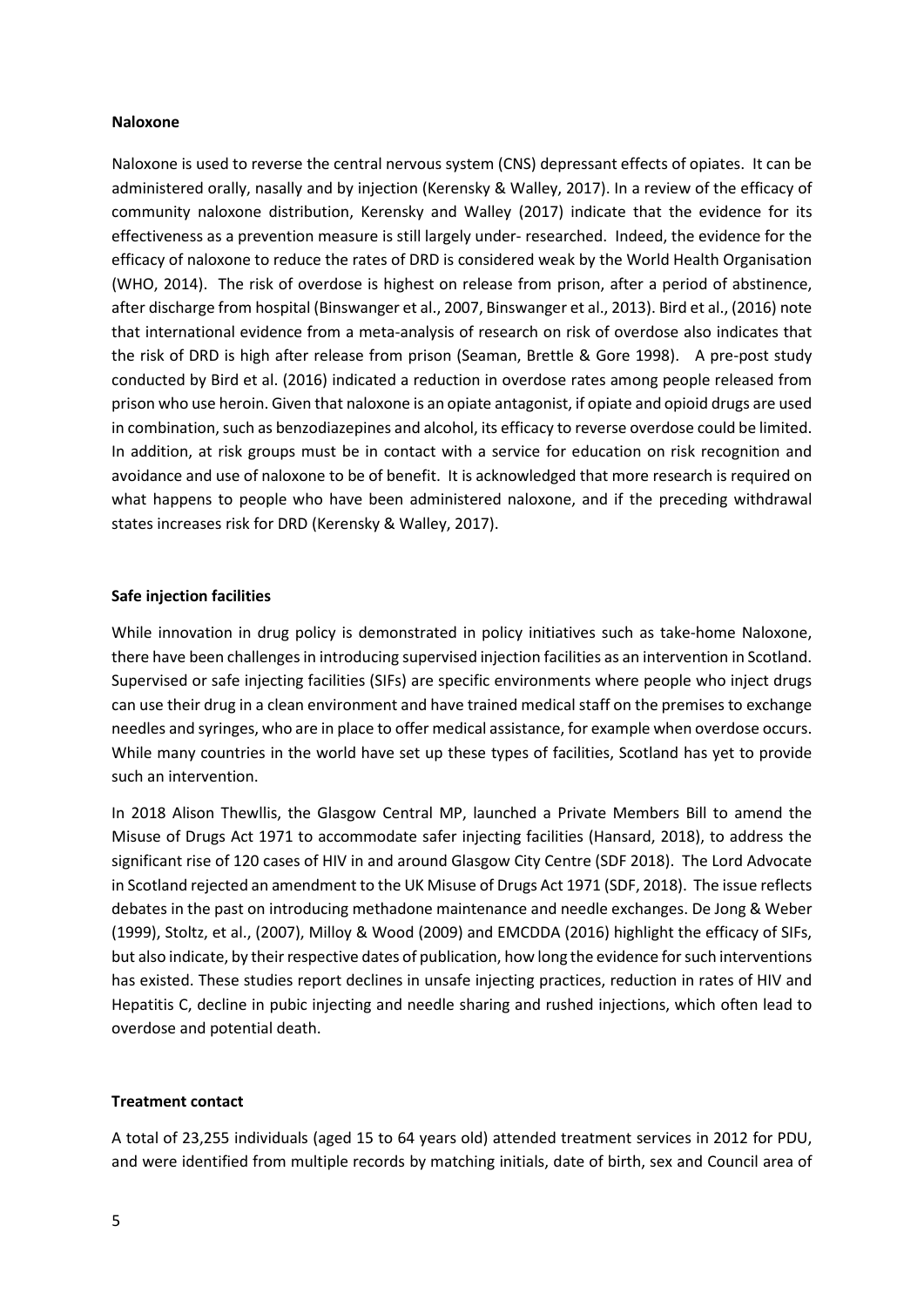residence (NRS, 2014). The data indicates that 60% of individuals who died as a result of taking drugs were in contact with a service 6 months prior to death. Evidence from the NHS in Scotland indicates that 34% of treatment episodes end as an unplanned discharge (Dickie et al, 2017). More than one quarter (27%) had been in police custody and around one in ten (12%) had been in prison in the six months prior to death (Hecht et al., 2014).

Women who use drugs report non-attendance at services due to child protection concerns (Broadhurst and Mason, 2013, Kenny et al., 2015). Child removal often results in increased substance use among mothers (e.g. Kenny et al., 2015, Wall-Wieler et al., 2017).

What this information indicates is that despite prior contact with treatment and criminal justice services many individuals are slipping through the net due to treatment not meeting their respective needs, difficulty for some in complying with achieving a drug-free lifestyle, and a lack of aftercare on release from police cells and prisons.

#### **Introduction to the study**

The Scottish Government report that an ageing problem drug using cohort with health problems explains the stark increase in DRDs in Scotland. This paper examines the DRD information from 2008- 2017 using data obtained from the National Records of Scotland (NRS). Using a quantitative method, we requested data on DRDs, by year of registered death, age range, and Scottish Multiple Index of Deprivation (SIMD) vingtile. Statistical tests calculating mortality rates, as well as descriptive statistics were conducted using SPSS.

#### **Methods**

The National Drug-Related Deaths Database (NDRDD) was established by the National Forum on Drug-Related Deaths to collect detailed information regarding the nature, health and social circumstances of individuals who have died from a drug-related death. Since 2016, oversight of data collection and reporting has been provided by the Partnership for Action on Drugs in Scotland Harms Group. The NDRDD has sought to give background information on the increasing numbers of drug-related deaths in Scotland and holds a variety of information on individuals who have had a drug-related death. The dataset includes: socio-demographic information; known substance use details, previous overdoses, details of medical and psychiatric conditions; details of the death, previous contact with services, and information on toxicology and substitute prescribing.

The NRS provided the date when the death was registered, in accordance with the UK Drug Strategy definition, as applied by NRS/GROS definition (NRS, 2017). The prevalence statistics were undertaken in accordance with the agreed mortality rate calculation. The population total was based on working age adults within the SIMD vingtile reported within SIMD Scotland publications (The Scottish Index of Multiple Deprivation, 2018)

The question for this rapid review of the literature and key information supplied by NRS/SIMD data is**:**

• What factors explain the rise in numbers of drug related deaths in Scotland?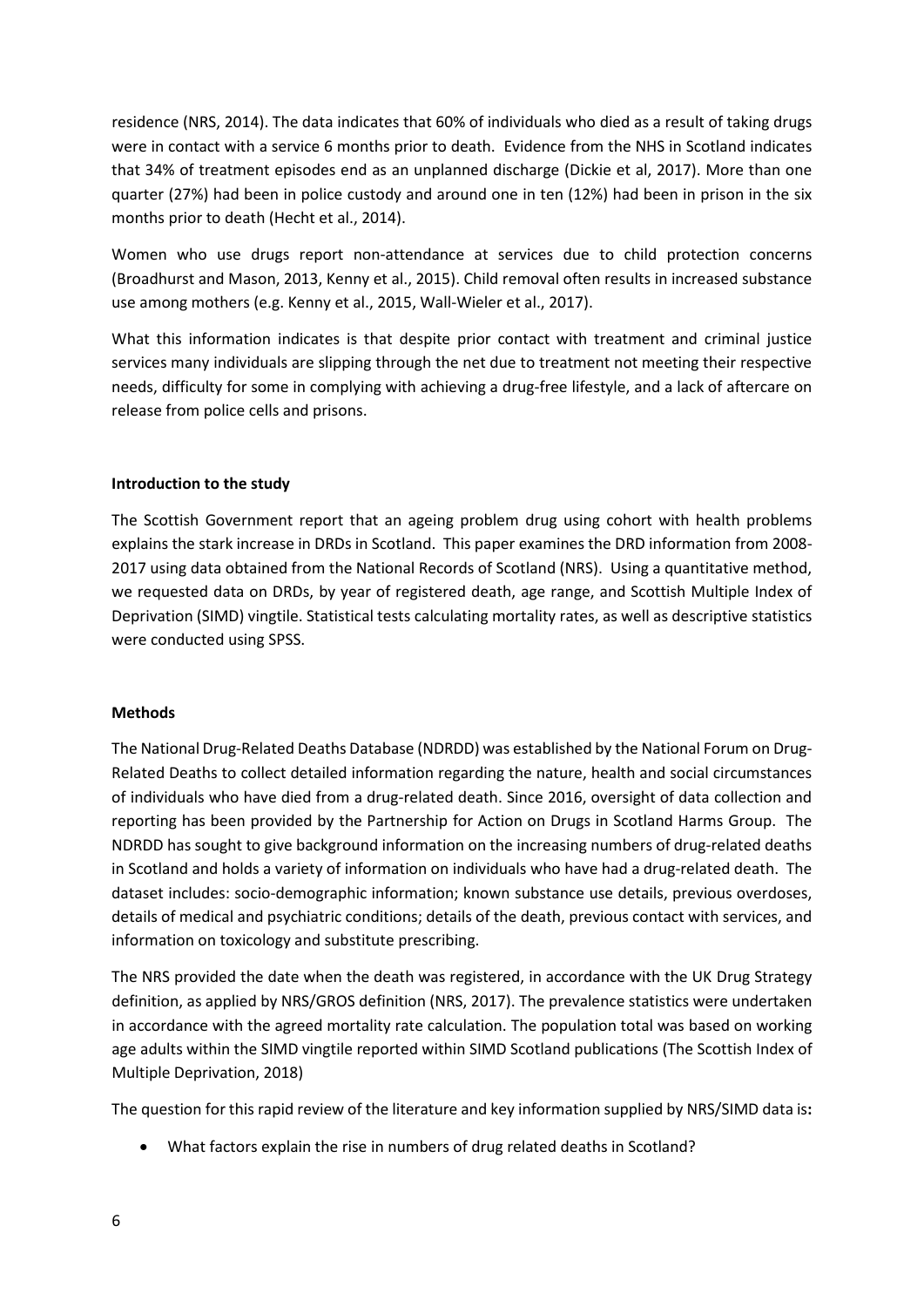We examine the ACMD 1998 report, the ACMD 2000 report, and the ACMD 2016 report. Also reviewed were Parkinson et al, 2017; Barnsdale et al., 2016; Minton et al., 2016, Dickie et al., 2017, and Tweed et al., 2018. The findings from the review of the NRS 2016 and 2017 data indicate several key risk factors associated with increases in DRDs, unaccounted for by age related health conditions.

#### **Findings**

#### **Drug Related Deaths in Scotland by Age Category 2008-2017**





Figure 1 indicates that in 2008 there were 246 male and 57 female deaths, totalling 303 (53%) DRDs in individuals under 35. In 2017, 224 (24%) of all DRDs were in people under 35 (179 male and 45 female). Between 2008 and 2017, the number of DRDs under 35 for females has remained relatively consistent. The data indicates that a large group of deaths of male and female individuals under 35 are not satisfactorily explained by age related health conditions.





Figure 2 indicates that there were 391 male DRD in 2008 and 86 female DRD. There were 413 male DRD and 171 female DRD in 2017. The DRDs occurring in individuals aged under 45 between 2008 and 2017, range from 477 in 2008 to 584 in 2017. While there has been a stark rise in total DRD, the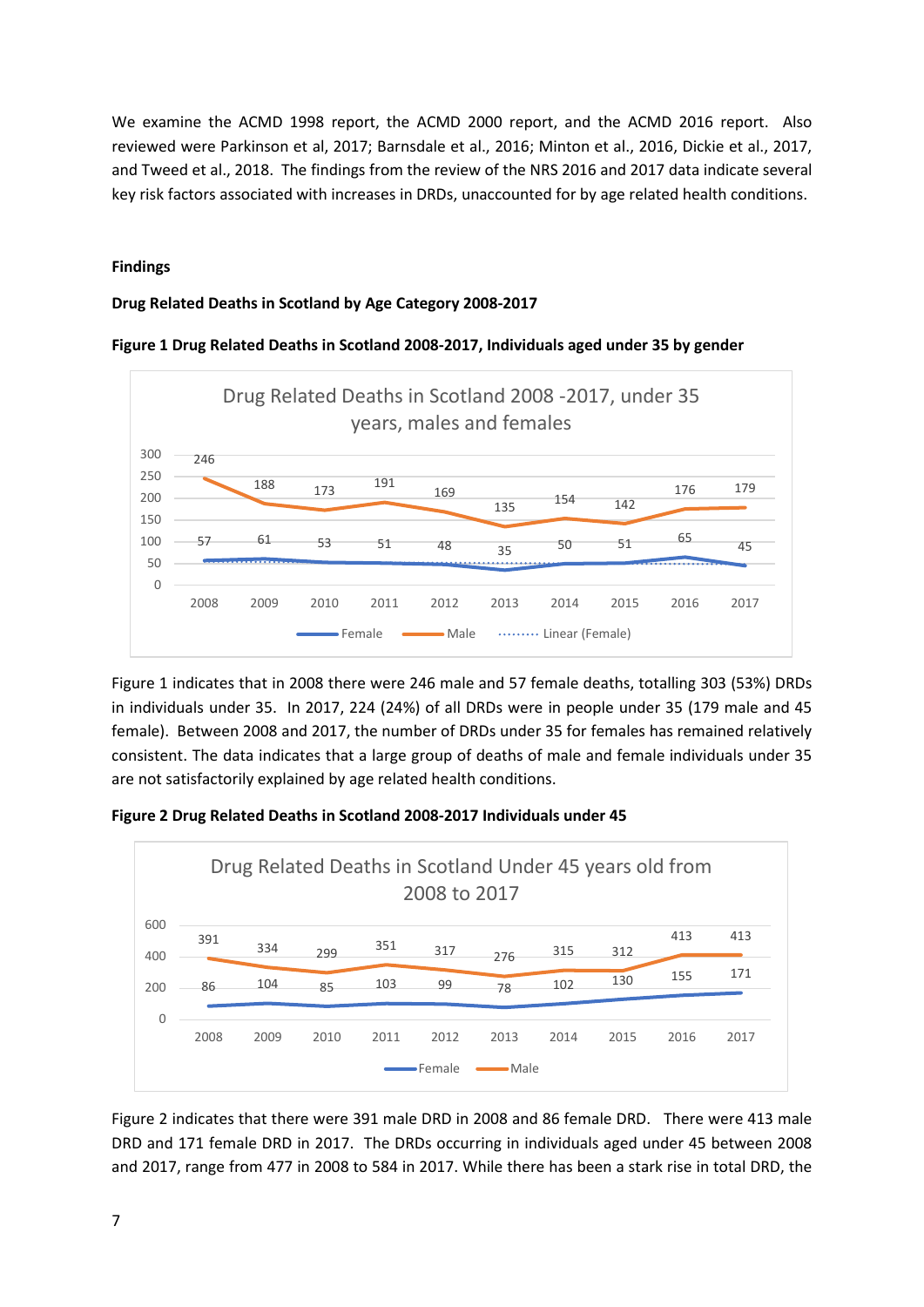death rate among females has risen significantly. It is unclear to what extent age exerts a direct causal effect on DRD risk (for example, through a greater burden of physical co-morbidities) or is a marker for other risk factors such as poly-drug use, social isolation, and complex life circumstances including issues regarding children being taken into care (Tweed et al., 2018:27).

## **Drug Related Deaths by SIMD Data Zone**

In the following tables we produce data in the 4 most deprived and 4 least deprived vingtiles to make comparisons of the stark contrast between them. The data reproduced in Tables 1-3 indicated that in 2017 there were a disproportionate number of drug related deaths in the most deprived areas, in vingtiles 1-4.

| Table 1: Drug Related Deaths in Scotland 2017 by SIMD 2016 vingtile working age population                      |                    |                        |               |  |  |  |
|-----------------------------------------------------------------------------------------------------------------|--------------------|------------------------|---------------|--|--|--|
|                                                                                                                 |                    |                        | Percentage of |  |  |  |
|                                                                                                                 | <b>Working Age</b> | Number of Drug Related | Drug Related  |  |  |  |
| SIMD 2016 Vingtile                                                                                              | Population         | Deaths                 | Deaths        |  |  |  |
| Vingtile 1                                                                                                      | 168519             | 173                    | 18.5%         |  |  |  |
| Vingtile 2                                                                                                      | 168365             | 127                    | 13.6%         |  |  |  |
| Vingtile 3                                                                                                      | 172019             | 74                     | 7.9%          |  |  |  |
| Vingtile 4                                                                                                      | 169246             | 100                    | 10.7%         |  |  |  |
| Vingtile 17                                                                                                     | 175223             | 12                     | 1.3%          |  |  |  |
| Vingtile 18                                                                                                     | 173424             | 9                      | 1.0%          |  |  |  |
| Vingtile 19                                                                                                     | 179213             | 13                     | 1.4%          |  |  |  |
| Vingtile 20                                                                                                     | 183168             | 3                      | 0.3%          |  |  |  |
| Data calculated using UK Drug Strategy definition (as applied by NRS/GROS) obtained in April 2018 from National |                    |                        |               |  |  |  |
| Records of Scotland of number of DRDs that occurred in most and least deprived vingtiles.                       |                    |                        |               |  |  |  |

| Table 1 DRDs in Scotland 2017 by SIMD vingtile working age population |  |  |
|-----------------------------------------------------------------------|--|--|
|-----------------------------------------------------------------------|--|--|

Table 1 indicates that 18.5% of the DRDs occurred in vingtile 1, which is the 5% most deprived SIMD areas. 173, (18.5%) of the DRDs occurred within the most deprived vingtile. Conversely only 3 (0.3%) of the DRDs occurred within the least deprived vingtile.

| Table 2: 2017 DRD Mortality Rate by SIMD 2016 vingtile working age population                                                                                                  |                           |                         |                                                                 |  |  |  |  |
|--------------------------------------------------------------------------------------------------------------------------------------------------------------------------------|---------------------------|-------------------------|-----------------------------------------------------------------|--|--|--|--|
| <b>SIMD 2016</b>                                                                                                                                                               | <b>DRD Mortality Rate</b> | Confidence Interval 95% | Drug Related Deaths Per<br>100,000 of working age<br>population |  |  |  |  |
| Vingtile 1                                                                                                                                                                     | 0.00102659                | 0.0009, 0.0012          | 102.6590473                                                     |  |  |  |  |
| Vingtile 2                                                                                                                                                                     | 0.000754314               | 0.0007, 0.0009          | 75.4313545                                                      |  |  |  |  |
| Vingtile 3                                                                                                                                                                     | 0.000430185               | 0.0003, 0.0005          | 43.01850377                                                     |  |  |  |  |
| Vingtile 4                                                                                                                                                                     | 0.000590856               | 0.0005, 0.0006          | 59.08559139                                                     |  |  |  |  |
| Vingtile 17                                                                                                                                                                    | 0.000068484               | 0.0001, 0.0002          | 6.848416018                                                     |  |  |  |  |
| Vingtile 18                                                                                                                                                                    | 0.000051896               | 0.0001, 0.0002          | 5.189593136                                                     |  |  |  |  |
| Vingtile 19                                                                                                                                                                    | 0.000072539               | 0.0001, 0.0002          | 7.253938051                                                     |  |  |  |  |
| Vingtile 20                                                                                                                                                                    | 0.000016378               | 0.000, 0.000            | 1.637840671                                                     |  |  |  |  |
| Drug Related Deaths Mortality Rate by SIMD 2016 vingtile working age population using UK Drug Strategy definition (as applied by<br>NRS/GROS) obtained in April 2018 from NRS. |                           |                         |                                                                 |  |  |  |  |

### **Table 2: 2017 DRD Mortality Rate by SIMD 2016 vingtile working age population**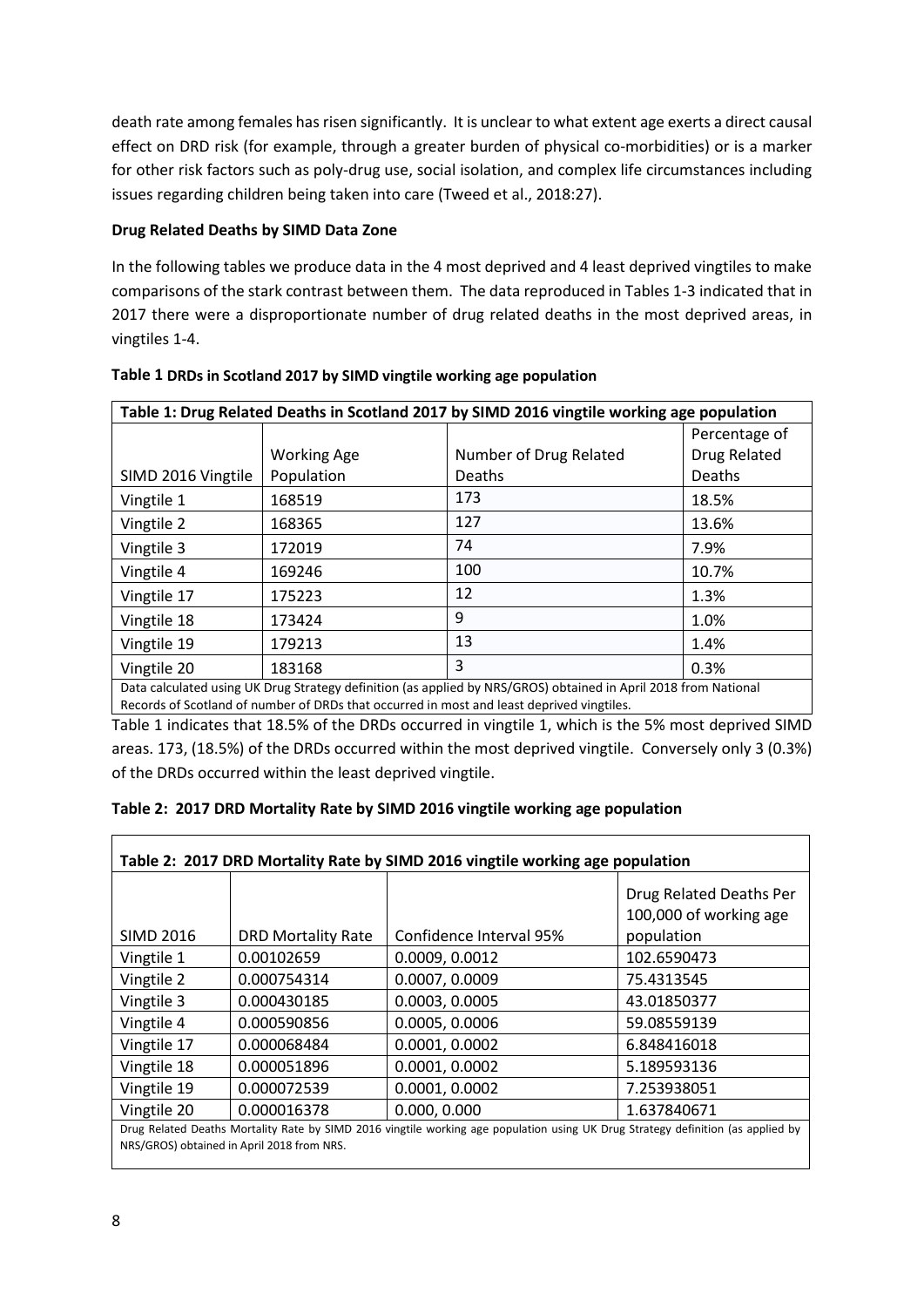Table 2 indicates that based on working age population, the data calculated indicates that there were 102.66 deaths per 100,000 population. Using the same methodology, DRDs in the least deprived vingtile in 2017 were 1.64 per 100,000 population.

When calculating the DRD rate per 100,000 of working age population, there were 102.66 DRDs occurring every 100,000 population within vingtile 1, which is the most deprived area. This indicates that there were between 59 and 102 DRDs per 100,000 of working age population occurring in the most deprived areas, vingtiles 1-4. This is in stark contrast of between 1 and 7 deaths occurring in vingtiles 17 to 20, which represent the least deprived areas in Scotland. These figures illustrate the stark difference in mortality rate between the most and least deprived areas.

| Table 3: Drug Related Deaths in Scotland 2017 by SIMD 2016 vingtile whole population         |            |         |             |                |             |  |  |  |
|----------------------------------------------------------------------------------------------|------------|---------|-------------|----------------|-------------|--|--|--|
| <b>SIMD 2016</b>                                                                             |            |         |             | Confidence     | Prevalence  |  |  |  |
| Vingtile                                                                                     | Population | Indices |             | Intervals      | per 100,000 |  |  |  |
| Vingtile 1                                                                                   | 257742     | 173     | 0.000671214 | 0.0006, 0.0008 | 67.12138    |  |  |  |
| Vingtile 2                                                                                   | 259943     | 127     | 0.000488569 | 0.0004, 0.0006 | 48.85686    |  |  |  |
| Vingtile 3                                                                                   | 267615     | 74      | 0.000276517 | 0.0002, 0.0004 | 27.65166    |  |  |  |
| Vingtile 4                                                                                   | 264014     | 100     | 0.000378768 | 0.0003, 0.0005 | 37.87678    |  |  |  |
| Vingtile 17                                                                                  | 273600     | 12      | 0.000043860 | 0.0000, 0.0000 | 4.385965    |  |  |  |
| Vingtile 18                                                                                  | 272085     | 9       | 0.000033078 | 0.0000, 0.0000 | 3.30779     |  |  |  |
| Vingtile 19                                                                                  | 278159     | 13      | 0.000046736 | 0.0000, 0.0000 | 4.673586    |  |  |  |
| Vingtile 20                                                                                  | 281209     | 3       | 0.000010668 | 0.0000, 0.0000 | 1.066822    |  |  |  |
| Data calculated using UK Drug Strategy definition (as applied by NRS/GROS) obtained in April |            |         |             |                |             |  |  |  |
| 2018 from NRS.                                                                               |            |         |             |                |             |  |  |  |

**Table 3 DRDs in Scotland 2017 by SIMD vingtile total using a whole population approach**

Table 3 provides data calculated using a whole population approach utilising WHO methods to obtain the burden of disease calculation. Using the WHO method, data in Table 3 indicates that there were 67.12 deaths per 100,000 population in the most deprived SIMD vingtile. Conversely in the least deprived SIMD vingtile there was 1 DRD per 100,000 using a whole population approach.

To put this data into a wider public health context, the WHO's Global Health Observatory Top Ten Causes of Death (2015) rank the leading causes of death per 100,000 population as ischemic heart disease (119 per 100,000 population), and second highest cause of death is stroke (85 per 100,000 population). When adopting the same 'whole population' methodology, DRDs in the 5% SIMD vingtile, accounts for 67.12 deaths per 100,000 population in 2017. This figure highlights the strong relationship between DRDs and deprivation. When examining the least deprived vingtile, DRDs account for 1.07 per 100,000 population in 2017.

### **Discussion**

Our results indicate that a significant number of DRDs occur among individuals under the age of 35. Furthermore, a disproportionate number were in the most deprived SIMD vingtile, as opposed to every other SIMD vingtile. The findings relating to age challenge the assertion that age related health conditions are responsible for increased drug related deaths.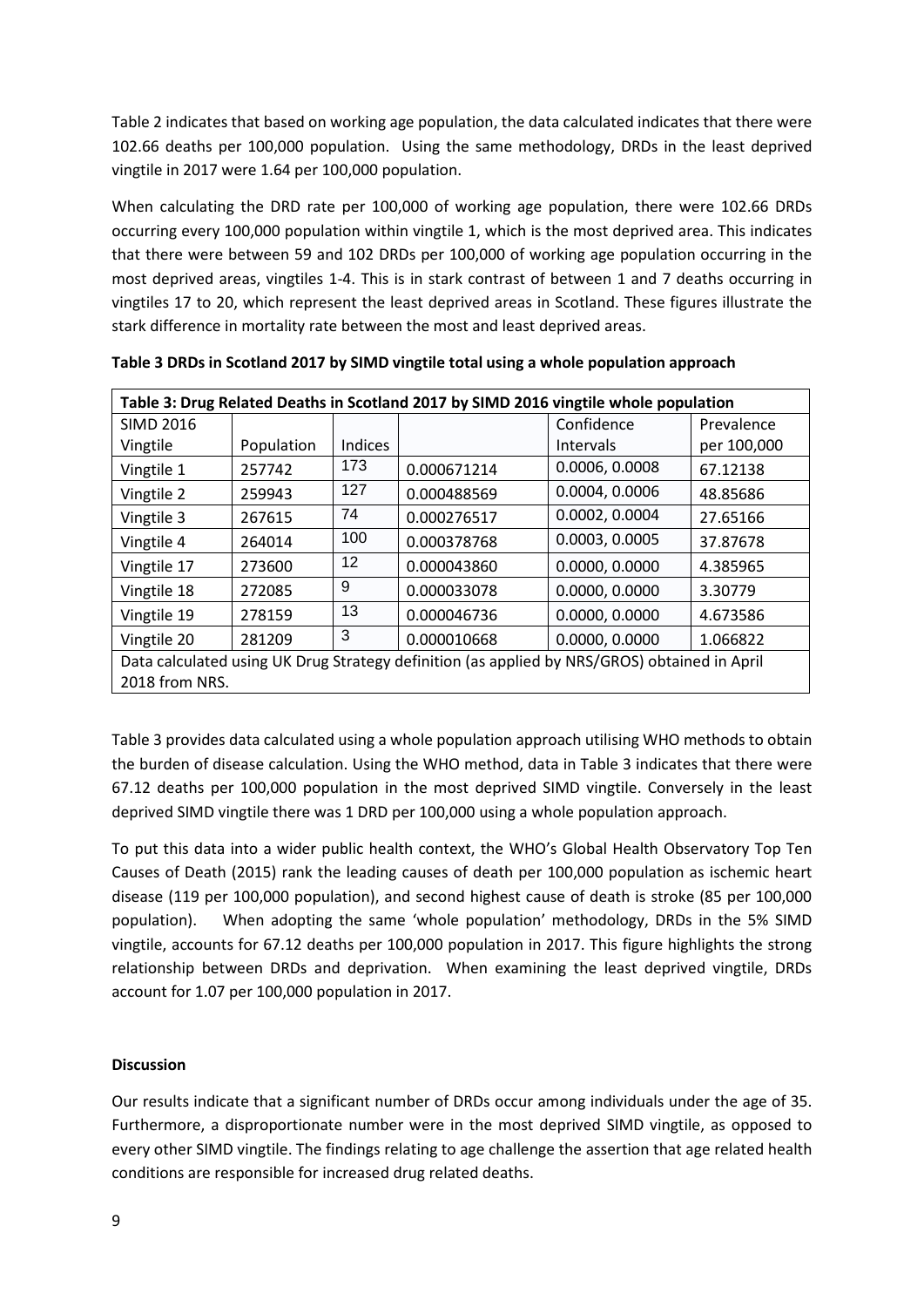There is persuasive evidence that drug problems during the 1980s became increasingly associated with social disadvantage (Pearson 1987, Pearson & Gilman, 1994). Research to support this contention came from Glasgow (Haw, 1985; Shaw et al., 2007). In 2003-04, the rate for general/acute drug related hospital admissions were 15 per 100,000 population for the least deprived quintile, and 240 drug related hospital admissions per 100,000 for the most deprived quintile.

In 2015/16 the rate of general/acute drug related hospital admissions in the least deprived quintile had increased to 27 per 100, 000 population. During the same period, the number of general/acute drug related hospital admissions in the most deprived quintile had increased to 448.7 per 100,000 population (NRS, 2017). Dr Laurence Gruer (one of Scotland's leading authorities on drug injecting and HIV) and his colleagues noted that the relationship between deprivation and problematic drug use hospital related admission is far stronger than any other health related variable they studied (ACMD, 1998: 108). They also found a very strong correlation across postcode sectors between rates for drug related and alcohol related admissions (correlation coefficient 0.94 or p<.001).

Parkinson et al (2017) discuss DRDs between 1979 and 2013 and suggest that deprivation is significantly correlated to increased risk of DRD in the cohort involved in their study. They also suggest that the macroeconomic policies of the 1980s may be a factor on the number of DRDs. Although Scotland suffered as a result of the decline of heavy industry in the 1970s and 1980s due to the neoliberal economic policies of various UK Governments, other areas within the United Kingdom were subjected to the same macroeconomic policies. These areas have also seen increases in DRDs, however they have not been at the significantly high levels recorded in Scotland. In 2012, Audit Scotland published the 'Health Inequalities in Scotland Report' (Auditor General for Scotland, 2012), which suggested that health inequalities have continued to increase since devolution, indicating that health inequalities are intractable and structural, and appear resistant to short term policy initiatives.

Warnings about the potential effects of deprivation on the health of people who use drugs have been documented (MacGregor & Thickett, 2011; ACMD, 1998; ACMD, 2016). The Scottish Government acknowledge that:

*"There are strong and clear links between: poverty; deprivation; mental health and wellbeing; health inequalities; repeat offending; victimisation; and drug addiction. … Addressing wider inequalities such as housing, income, education and health can play an important role in reducing drug misuse. Tackling drug misuse effectively will, in itself, have a significant impact on inequalities in Scotland" (SPICE briefing paper, 2018).*

However, while acknowledging the structural factors that impact on the risk of PDU including poverty and deprivation, this statement suggests that tackling drug misuse will impact on inequality. The Scottish Government recognise that people with serious problems with drugs are often the most vulnerable and marginalised in society and experience stigma, discrimination and social isolation. While drug use among the general adult population and among the young is falling, the risk of DRD remains highest among individuals who reside in areas of multiple deprivation.

#### **The drug policy context**

In the early 2000's, with increasing DRDs linked to methadone, a focus on abstinent 'recovery' was considered the answer to address risk factors associated with problematic drug use (Ashton, 2008). In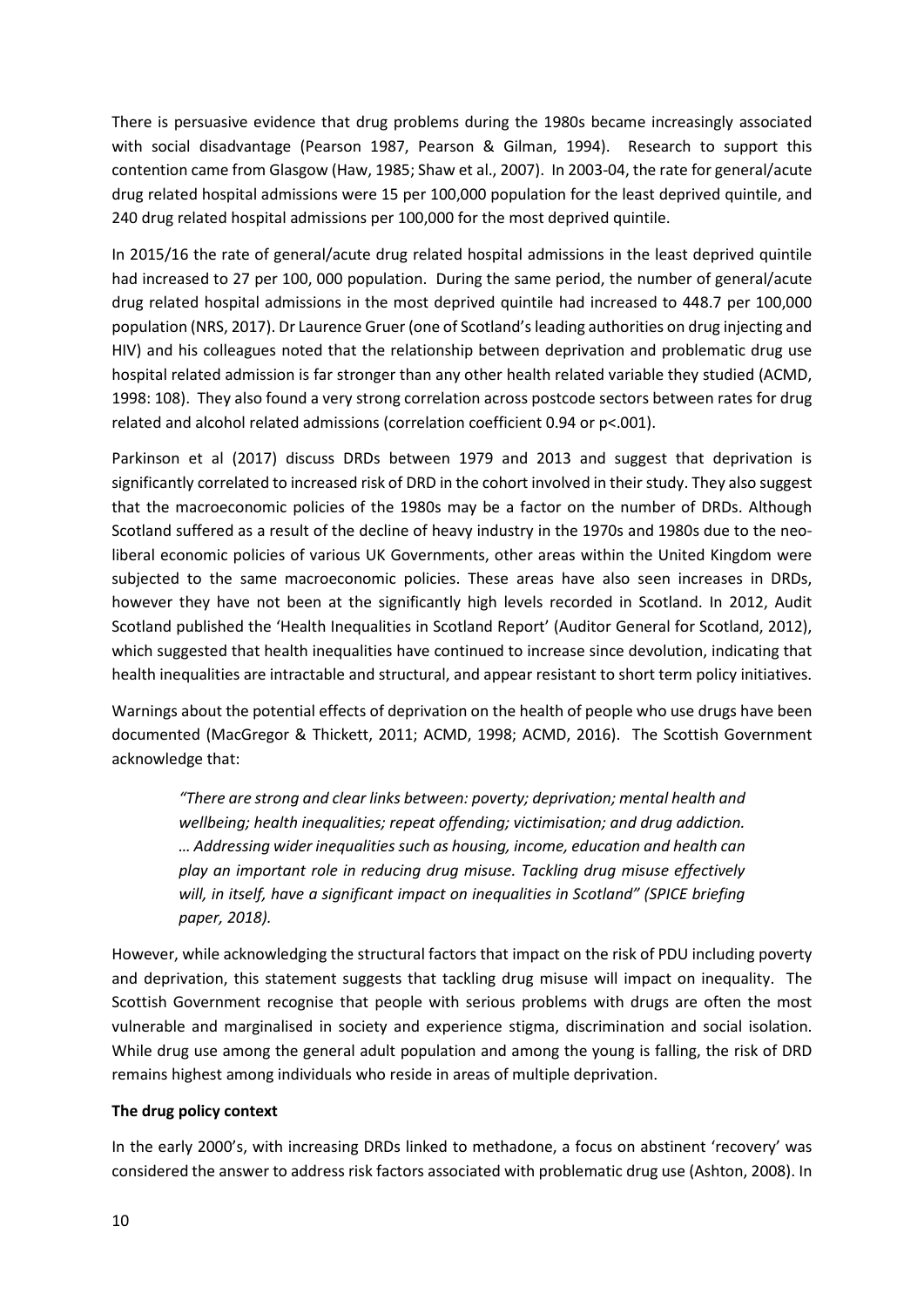addition, there was growing support for abstinent recovery within treatment services (Duke et al., 2013). In 2006, researchers claimed that under 10% of males and females were achieving abstinence after 33 months of treatment. The findings indicated that almost 6 in 10 wanted to be abstinent while fewer than one in ten achieved it (McKeganey et al., 2006).

The formation of Alcohol and Drug Partnerships in the mid-2000s introduced a range of statutory bodies to address problematic drug and alcohol use. This change of strategic focus was exemplified when the Scottish Government published, in May 2008, "The Road to Recovery". At its launch they defined recovery as:

*'...a process through which an individual is enabled to move on from their problem drug use, towards a drug-free life as an active and contributing member of society…' (*The Scottish Government, 2008 chapter 3:81, page 23)*.*

The Road to Recovery (The Scottish Government, 2008) set out a new drug treatment strategy for Scotland that emphasised a drug free lifestyle as its central tenet. Advocates of recovery adhered to a model that advanced abstinence-based treatments rather than conventional evidence-based harm reduction strategies such as methadone maintenance therapy (MMT) and other opioid replacement therapies (ORTs) (Ashton, 2008: Duke et al., 2013). William White, a prominent campaigner in the USA, promoted the idea that existing services were not equipped to enhance the collective condition of problem drug users and that new recovery groups, formed by and run by those who had lived experience of drug problems, should lead the way forward in drug treatment and recovery. He predicted a potential existential threat to professional treatment agencies when writing:

*'Recovery as an organizing concept poses financial and ideological threats to existing social institutions and professional roles that have been granted cultural authority to manage AOD[3](#page-12-0) problems' (White, 2007: 230).* 

In Scotland, prominent politicians and some academics added their voices to the criticisms of MMT and other ORTs (Ashton, 2008, Duke et al., 2013). This legacy continues to influence drug treatment strategies in Scotland:

*'In the last 20 years, the recovery movement in alcohol and other drugs has emerged as a major influence on alcohol and drug policy and practice in the UK, US and Australia' (Best et al. 2017: 1)*

This comment highlights the ideological shift from harm reduction toward abstinence-based recovery (McKeganey, 2011). The advocacy of a recovery model that opposes a professionalised treatment strategy and highly skilled workforce had the effect of paving the way for Government financial cuts to services.

# **Cuts to services in Scotland**

Responsibility for treatment, support and other service provision is devolved to Scotland's 30 Alcohol and Drug Partnerships (ADPs), formerly Alcohol and Drug Action Teams, to commission treatment

 $\overline{\phantom{a}}$ 

<span id="page-12-0"></span><sup>&</sup>lt;sup>3</sup> Alcohol and other drugs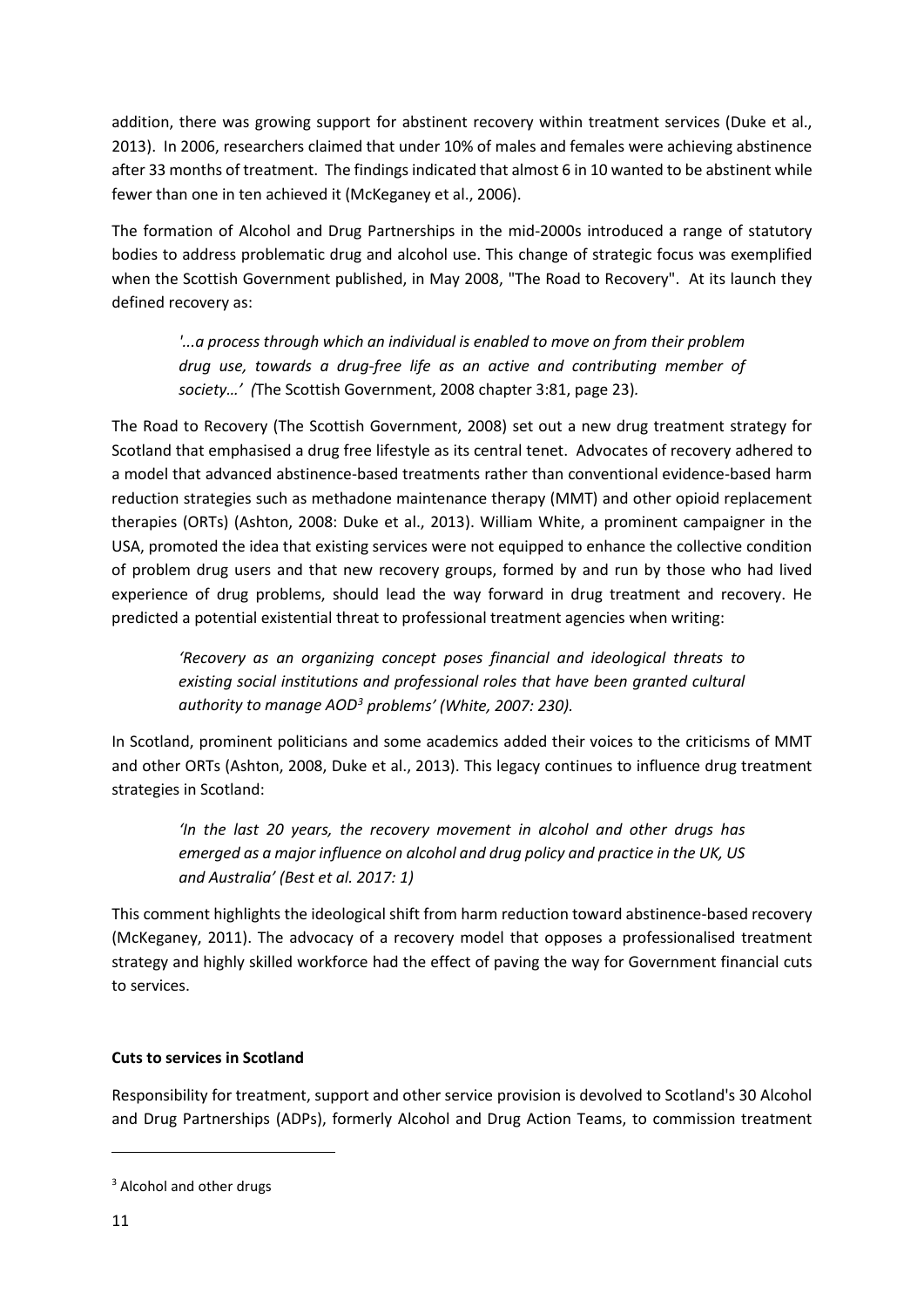services to address drug problems in their area (Audit Scotland, 2009; Davies, 2017). In 2016, the Scottish Government cut funding to local services by 22%, a reduction in funding that was maintained in 2017-18 (SPICE, 2018). The published figures for funding for NHS and Alcohol and Drug Partnerships (ADPs) in Scotland indicate a 20% cut from £69.2m in 2015-2106 to £53.8m in 2016-2017 (Davies, 2017:35). Indeed, these cuts are in direct contrast to the Scottish Government's own recommendations. In 2011, it published a review of future public service delivery, commonly known as The Christie Commission, with its Chair Dr Campbell Christie stating:

*'We must prioritise expenditure on public services which prevent negative outcomes from arising' (Scottish Government, 2011: vi)*

It is clear that increased numbers of DRDs represent a negative outcome. However, the Christie Commission was short on specifics and mentioned the Scottish drug situation only fleetingly predicting that:

*'The pressure on budgets is intense and public spending is not expected to return to 2010 levels in real terms for 16 years'* (The Scottish Government, 2011: viii)

Cuts to services that provide wide-ranging treatments and support to drug users in areas where drug problems are exacerbated by multiple deprivation and poverty, are exactly those areas where disproportionate numbers of problem drug users reside. In addition, cuts to services impact on what can be made available to problems drugs users. Tweed et al. (2018) note that:

"Lack of funding was felt to create high thresholds for support that meant that services could only deal with individuals in crisis, rather than on a more proactive basis, and to favour services with lower paid and therefore less skilled or experienced staff" (Tweed et al., 2018:46).

In England, recent increases in deaths have been greatest among most deprived areas, which are also those which have had the greatest reductions in local authority funding and working-age adult welfare benefits. Local stakeholders for the Public Health England (PHE) report on drug-related deaths also highlighted delays or withdrawals in benefits, which not only have a direct impact on individual health and substance use but may be followed by lump sum repayments that exacerbate short-term risk (Public Health England, 2017). Universal credit, which is a reserved matter, will likely have a significant impact on rent arrears, court led repossession and landlord instigated evictions in Scotland.

#### **Conclusion**

To establish that a statistical association can legitimately be interpreted as indicative of underlying causes is always difficult. Within the traditions of epidemiology, it is accepted that the stronger the observed relationships and the more often the connection is observed in different circumstances and at different times, the greater is the likelihood of causation. We believe that these criteria are reasonably well met in relation to deprivation and drug related death.

The Road to Recovery (The Scottish Government, 2008) heralded a paradigm shift in how drug use would be addressed, with a clear emphasis on abstinent recovery. Although this new approach has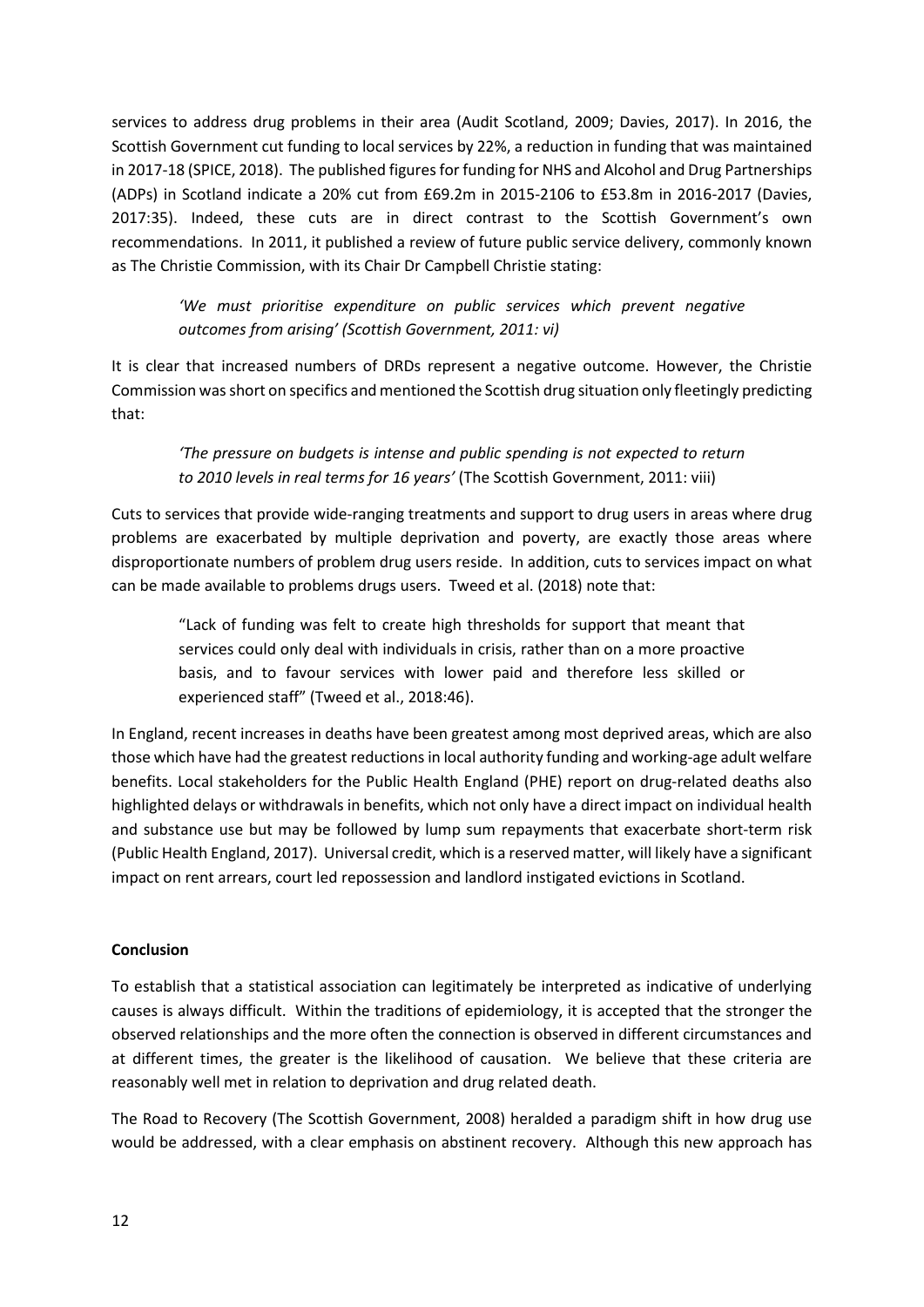seen a shift in service provision, there is little emphasis placed on the impact of deprivation, which the SIMD data provides.

Although the suggestion that older drug users die as a result of prolonged problematic drug use (Parkinson et al, 2017; Scottish Drugs Forum 2017; The Scottish Government, 2018) is valid, we assert that other risk factors are significant. Parkinson et al (2017) suggests that neo-liberal economic policies, emerging in the UK during the 1980's, explains the significant rise in DRDs among the older cohort. However, as we have stated, our data indicates that a significant percentage of drug related deaths are currently under 35. These individuals only became of working age (16 and over) on, or after, the advent of Scottish devolution, when economic policy, and the new Scottish drug strategy, were under the auspices of the Scottish Parliament.

Our data indicates that problem drug users (PDUs) are overrepresented in areas of deprivation. This suggests that increased risk of poor health and vulnerability to wider economic trends and welfare reforms (such as universal credit, changes in disability living allowance, and its impact on rent arrears, landlord led evictions, and homelessness) have had, and will continue to have, a negative impact on the health of problem drug users and increased risk of drug related death.

When examining DRDs by working age population in the most deprived vingtile, this compares to the mortality rate for heart disease calculated using the WHO Burden of Disease methods (NRS, 2017; World Health Organisation, 2015). The disproportionate number of DRDs in the four most deprived vingtiles is clearly a public health emergency. We contend that this would be the case if the cause of death was not due to the use of illegal drugs among the poorest individuals in Scotland.

National policy makers, as well as local service delivery partners, must address this public health emergency before it becomes entrenched, intergenerational, and post-code specific. Service providers offer a range of services, however abstinent recovery, which underpins the Scottish Government drugs strategy, should no longer remain the main focus of service contact. The figure of 34% treatment episodes ending as an unplanned discharge' is concerning (Dickie et al, 2017). It is essential that if drug use is now under the realm of Public Health in Scotland, then relapse into illicit drug use is not considered as a failure, but a stage in a process of remaining healthy, and more importantly, alive.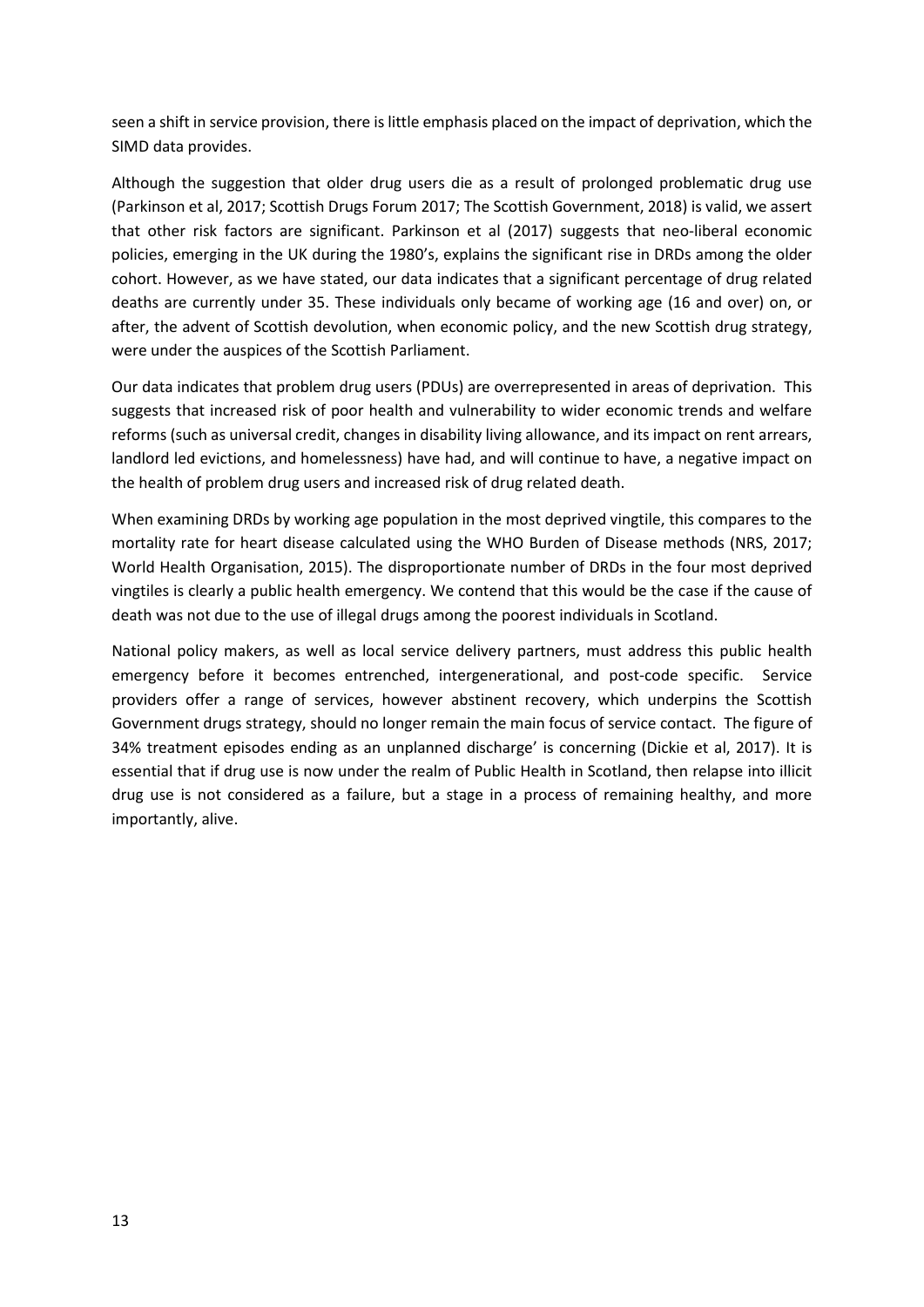#### **References**

ACMD (1998), "Drug misuse and the environment: a report by the advisory council on the misuse of drugs", HMSO, London.

ACMD (2000), Reducing Drug Related Deaths, HMSO, London.

ACMD (2016), "Reducing opioid-related deaths in the UK", available at: www.gov.uk/government/uploads/system/uploads/attachmentdata/ (accessed 15 July 2017).

Ashton, M. (2008), The New Abstentionists, Drugscope, London.

Audit Scotland (2009), Drug and Alcohol Services in Scotland, Audit Scotland, Edinburgh.

Auditor General for Scotland (2012), Health Inequalities in Scotland, Audit Scotland, Edinburgh.

Barnsdale, L., Gordon, R., Graham, L. Walker, D., Elliott, V. and Graham, B. (2016), "The National Drug-Related Deaths Database (Scotland) report: analysis of deaths occurring in 2014", NHS Information Services Division Scotland, Edinburgh.

Best, D., Irving, J. and Albertson, K. (2017), "Recovery and desistance: what the emerging recovery movement in the alcohol and drug area can learn from models of desistance from offending", Addiction Research & Theory, Vol. 25 No. 1, pp. 1-10.

Binswanger, I.A., Blatchford, P.J., Mueller, S.R. and Stern, M.F. (2013), "Mortality after prison release: opioid overdose and other causes of death, risk factors, and time trends from 1999 to 2009", American Journal of International Medicine, Vol. 159 No. 9, pp. 592-600.

Binswanger, I.A., Stern, M.F., Deyo, R.A., Heagarty, P.J., Elmore, E.J. and Koepsal, T.D. (2007), "Release from prison – a high risk of death for former inmates", National English Journal of Medicine, Vol. 356 No. 5, pp. 157-65.

Bird, S.M., McAuley, A., Perry, S. and Hunter, C. (2016), "Effectiveness of Scotland's National Naloxone Programme for reducing opioid-related deaths: a before (2006–10) versus after (2011–13) comparison", Addiction, Vol. 111 No. 5, pp. 883-91.

Broadhurst, K. and Mason, C. (2013), "Maternal outcasts: raising the profile of women who are vulnerable to successive, compulsory removals of their children – a plea for preventative action", Journal of Social Welfare and Family Law, Vol. 35 No. 3, pp. 291-304.

Davies, D. (2017), Scottish Parliament Information Centre (SPICE), Briefing paper on drug misuse in Scotland, Scottish Parliament, Edinburgh.

De Jong, W. and Weber, U. (1999), "The professional acceptance of drug use: a closer look at drug consumption rooms in the Netherlands, Germany and Switzerland", International Journal of Drug Policy, Vol. 10 No. 2, pp. 99-108.

Dickie, E., Arnot, J. and Reid, G. (2017), Drugs Related Deaths Narrative Rapid Evidence Review: Keeping People Safe, NHS Health Scotland, Edinburgh.

Duke, K., Herring, J., Thickett, A. and Thom, B. (2013), "Substitution treatment in the era of 'recovery': an analysis of stakeholder roles and policy windows in Britain", Substance Use & Misuse, Vol. 48 No. 11, pp. 966-76.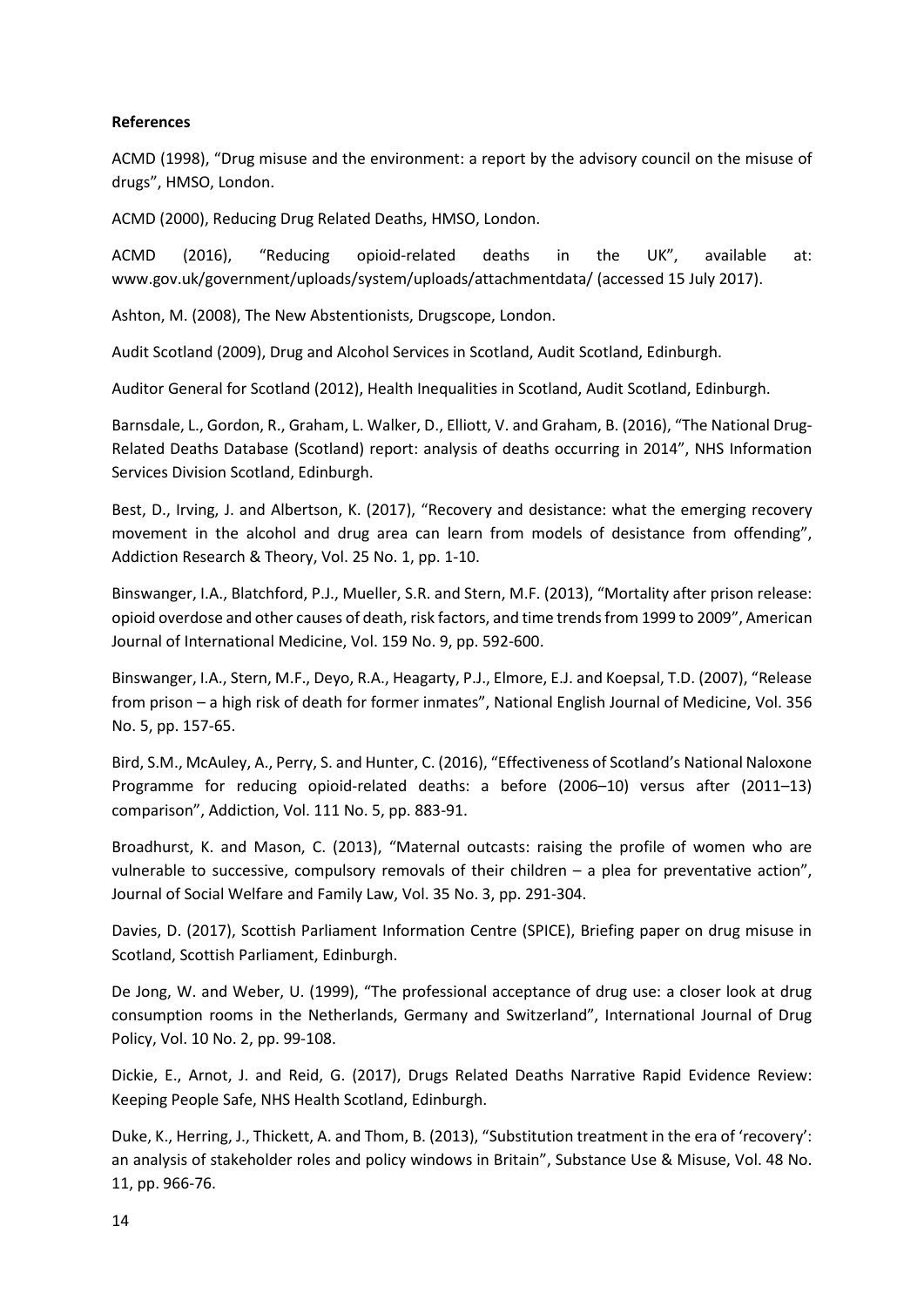EMCDDA (2016), Drug Consumption Rooms: An Overview of Provision and Evidence, Office for Official Publications of the European Communities, Lisbon, available at: www.emcdda.europa.eu/system/files/publications/2734/POD\_Drug%20consumption%20rooms.pdf (accessed 20 July 2018).

Hammersley, R. (2008), Drugs & Crime, Polity Press, London.

Hansard (2018), "Supervised drug consumption facilities bill (HC Bill 184)", available at: https://services.parliament.uk/bills/2017-19/superviseddrugconsumptionfacilities.html (accessed 4 June 2018).

Haw, S. (1985), Drug Problems in Greater Glasgow, SCODA, London.

Hecht, G., Barnsdale, L. and McAuley, A. (2014), "The national drug-related deaths database (Scotland) report: analysis of deaths occurring in 2012", ISD, available at: https://isdscotland.scot.nhs.uk/

Health-Topics/Drugs-and-Alcohol-Misuse/Publications/2014-03-25/2014-03-25-NDRDD-Report.pdf?54671877623 (accessed 15 July 2018).

Iacobucci, G. (2017), "NHS in 2017: keeping pace with society", British Medical Journal, Vol. 356, p. i6738, available at: https://doi.org/10.1136/bmj.i6738 (accessed 5 August 2017).

Information Services Division (ISD) (2016), "Estimating the prevalence of problem drug use in Scotland", Information Services Division, available at: www.isdscotland.org/Health-Topics/Drugs-and-Alcohol-Misuse/Publications/ (accessed 24 August 2018).

Information Services Division (ISD) (2018), Scottish Drug Misuse Database, Overview of Initial Assessments for Specialist Drug Treatment 2016/17, National Statistic Publications, available at: www.isdscotland.org/Health-Topics/Drugs-and-Alcohol-Misuse/ (accessed 24 August 2018).

Kenny, K.S., Barrington, C. and Green, S.L. (2015), "'I felt for a long time like everything beautiful in me had been taken out': women's suffering, remembering, and survival following the loss of child custody", International Journal of Drug Policy, Vol. 26 No. 11, pp. 1158-66, available at: http://dx.doi.org/10.1136/bmj.316.7129.426 (accessed 5 August 2017).

Kerensky, T. and Walley, A.Y. (2017), "Opioid overdose prevention and naloxone rescue kits: what we know and what we don't know", Addiction Science & Clinical Practice, Vol. 12 No. 1, available at: www.ncbi.nlm.nih.gov/pmc/articles/PMC5219773/pdf/13722\_2016\_Article\_68.pdf (accessed 20 July 2018).

McKeganey, N. (2011), "From harm reduction to drug user abstinence: a journey in drug treatment policy", Journal of Substance Use, Vol. 16 No. 3, pp. 179-94.

McKeganey, N., Bloor, M., Robertson, M., Neale, J. and MacDougall, J. (2006), "Abstinence and drug abuse treatment: results from the drug outcome research in Scotland study", Drugs: Education, Prevention and Policy, Vol. 13 No. 6, pp. 537-50.

McPhee, I., Brown, A. and Martin, C. (2013), "Stigma and perceptions of recovery in Scotland: a qualitative study of injecting drug users attending methadone treatment", Drugs and Alcohol Today, Vol. 13 No. 4, pp. 244-57, available at: https://doi.org/10.1108/DAT-05-2013-0022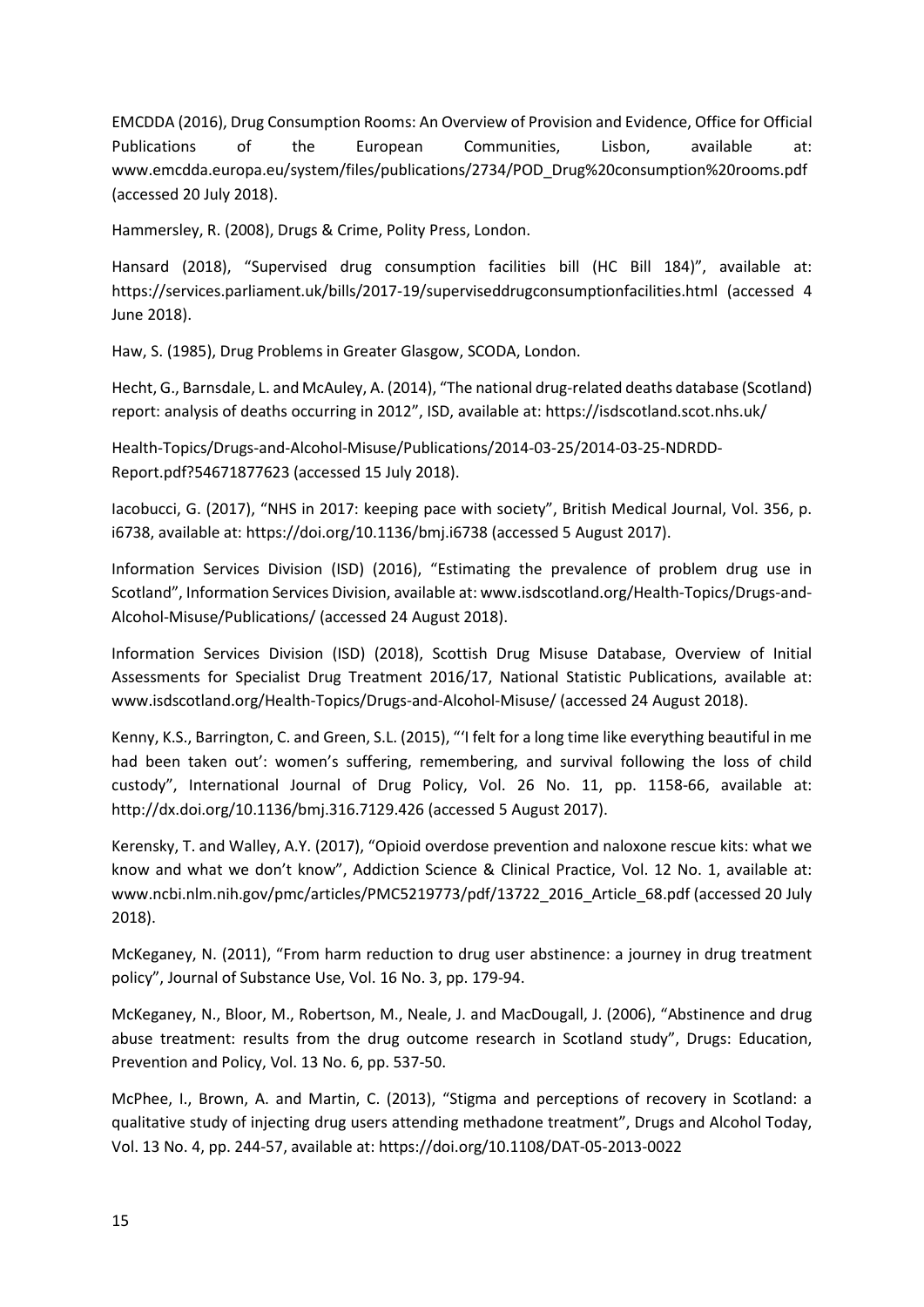MacGregor, S. and Thickett, A. (2011), "Partnerships and communities in English drug policy: the challenge of deprivation", International Journal of Drug Policy, Vol. 22 No. 6, pp. 478-90.

Milloy, M.J. and Wood, E. (2009), "Emerging role of supervised injection facilities in human immunodeficiency", Virus Prevention Addiction, Vol. 104 No. 4, pp. 620-1.

Minton, J., Shaw, R., Green, M.A., Vanderbloemen, L., Popham, F. and McCartney, G. (2016), "Visualising and quantifying 'excess deaths' in Scotland compared with the rest of the UK and the rest of Western Europe", Journal of Epidemiology Community Health, Vol. 71 No. 5, pp. 461-67, available at: http://dx.doi.org/10.1136/jech-2016-207379; http://europepmc.org/abstract/MED/28062643; http://europepmc.org/articles/PMC5484031

National Center for Health Statistics (NCHS) (2015), Health, United States, 2014:With Special Feature on Adults Aged 55–64, US Department of Health and Human Services, Report No. 2015-1232, Hyattsville MD, May.

National Records of Scotland (1997), Drug-Related Deaths in Scotland in 1997, Scottish Government, Edinburgh.

National Records of Scotland (2014), Drug Related Deaths in Scotland 2014, Scottish Government, Edinburgh.

National Records for Scotland (2017), Drug Related Deaths in Scotland 2016, Scottish Government, Edinburgh.

O'Rawe, S. (2009), "Investigating levels of problem drinking among those on methadone maintenance programmes: implications for individuals and services national forum for drug related deaths in Scotland: annual report 2008–2009", The Scottish Government, Edinburgh.

Palmateer, N.,McAuley, A., Munro, A., Taylor, A., Hutchinson, S., Goldberg, D., Knox, T., Sheperd, S., Aitken, C. and Gunson, R. (2017), Needle Exchange Surveillance Initiative (NESI) Health Protection Scotland, NHS National Services Scotland, Glasgow.

Parkinson, J., Minton, J., Lewsey, J., Bouttell, J. and McCartney, G. (2017), "Recent cohort effects in suicide in Scotland: a legacy of the 1980s?", Journal of Epidemiology and Community Health, Vol. 2 No. 71, pp. 194-200.

Pearson, G. (1987), "Social deprivation, unemployment and patterns of heroin use", in Dorn, N. and South, N. (Eds), A Land Fit for Heroin?, Palgrave, London, pp. 62-94.

Pearson, G. and Gilman, M. (1994), "Local and regional variations in drug misuse: the British heroin epidemic of the 1980s", in Strang, J. and Gossop, M. (Eds), Heroin Addiction and Drug Policy: The British System, Oxford University Press, Oxford, pp. 102-20.

Pierce, M., Bird, S.M., Hickman, M. and Millar, T. (2014), "National record linkage study of mortality for a large cohort of opioid users ascertained by drug treatment or criminal justice sources in England, 2005–2009", available at: www.drugandalcoholdependence.com/article/S0376-8716(14)01844- 4/pdf (accessed July 2018).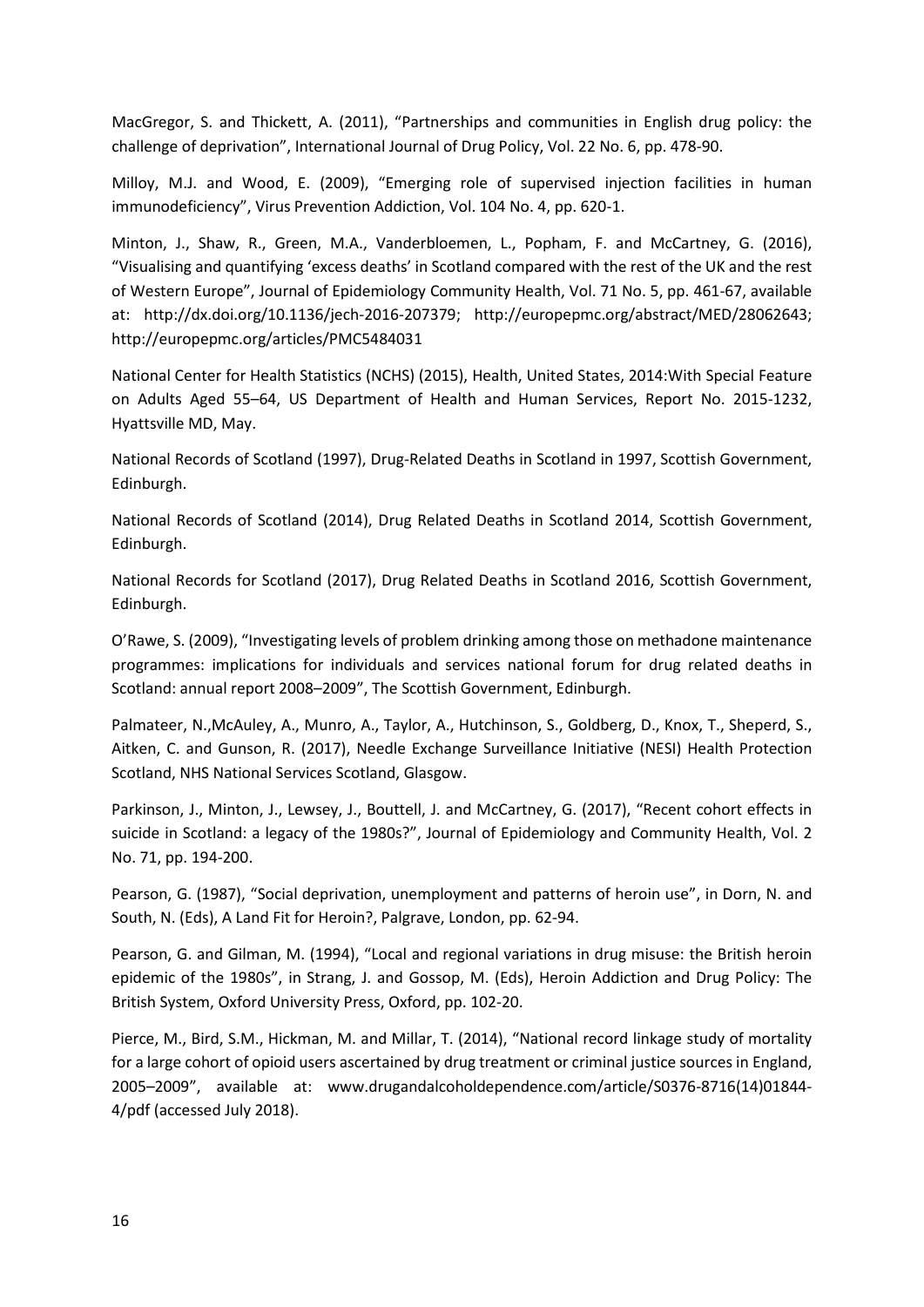Public Health England (2017), "Understanding and preventing drug-related deaths: the report of a national expert working group to investigate drug-related deaths in England", Public Health England, London.

Scottish Drugs Forum (2010), Drug Related Deaths in Scotland, occasional paper 1, Scottish Drugs Forum, Glasgow.

Scottish Drugs Forum (2017), Older People with Drug Problems in Scotland: Addressing the Needs of an Ageing Population, Scottish Drugs Forum, Glasgow.

Scottish Drugs Forum (2018), "Impassioned pleas at Westminster debate on drug consumption rooms rejected by UK Government", available at: www.sdf.org.uk/impassioned-pleas-westminster-debatedrugconsumption-rooms-rejected-uk-government/ (accessed 20 July 2108).

Seaman, S.R., Brettle, R.P. and Gore, S.M. (1998), "Mortality from overdose among injecting drug users recently released from prison: database linkage study", British Medical Journal, Vol. 316, February, pp. 426-8.

Shaw, A., Egan, J. and Gillespie, M. (2007), "Drugs and poverty: a literature review – a report produced by the Scottish Drugs Forum (SDF) on behalf of the Scottish association of alcohol and drug action teams", Scottish Drugs Forum, Glasgow.

SPICE (2018), Drug Related Deaths – Another Unwelcome Record for Scotland, Scottish Parliament, Edinburgh, Scottish Parliament information Centre, available at: https://spicespotlight.scot/2018/07/20/drug-related-deaths-another-unwelcome-record-for-scotland/ (accessed 20 July 2018).

Stoltz, J.A., Wood, E., Small, W., Li, K., Tyndall, M., Montaner, J. and Kerr, T. (2007), "Changes in injecting practice associated with the use of a medically supervised safer injection facility", Journal of Public Health, Vol. 29 No. 1, pp. 35-9.

The Scottish Government (2008), The Road to Recovery – A New Approach to Tackling Scotland's Drug Policy, Scottish Government, Edinburgh.

The Scottish Government (2011), The Commission of the Future Delivery of Public Services: Chaired by the Christie Commission, The Scottish Government, Edinburgh.

The Scottish Government (2016), The Fairer Scotland Action Plan, Scottish Government, Edinburgh.

The Scottish Government (2018a), Fairer Scotland Duty: Interim Guidance for Public Bodies, Scottish

Government, Edinburgh.

The Scottish Government (2018b), Households Failing to Maintain their Tenancies due to Alcohol and Drug Problems, Individual Data Request, The Scottish Government, Edinburgh.

The Scottish Index of Multiple Deprivation (2018), "SIMD", available at: [www.gov.scot/Topics/Statistics/SIMD](http://www.gov.scot/Topics/Statistics/SIMD) (accessed 15 April 2018).

Tweed, E., Miller, R. and Matheson, C. (2018), Why are Drug-related Deaths among Women Increasing in Scotland?, Heath and Social care, Scottish Government, Edinburgh.